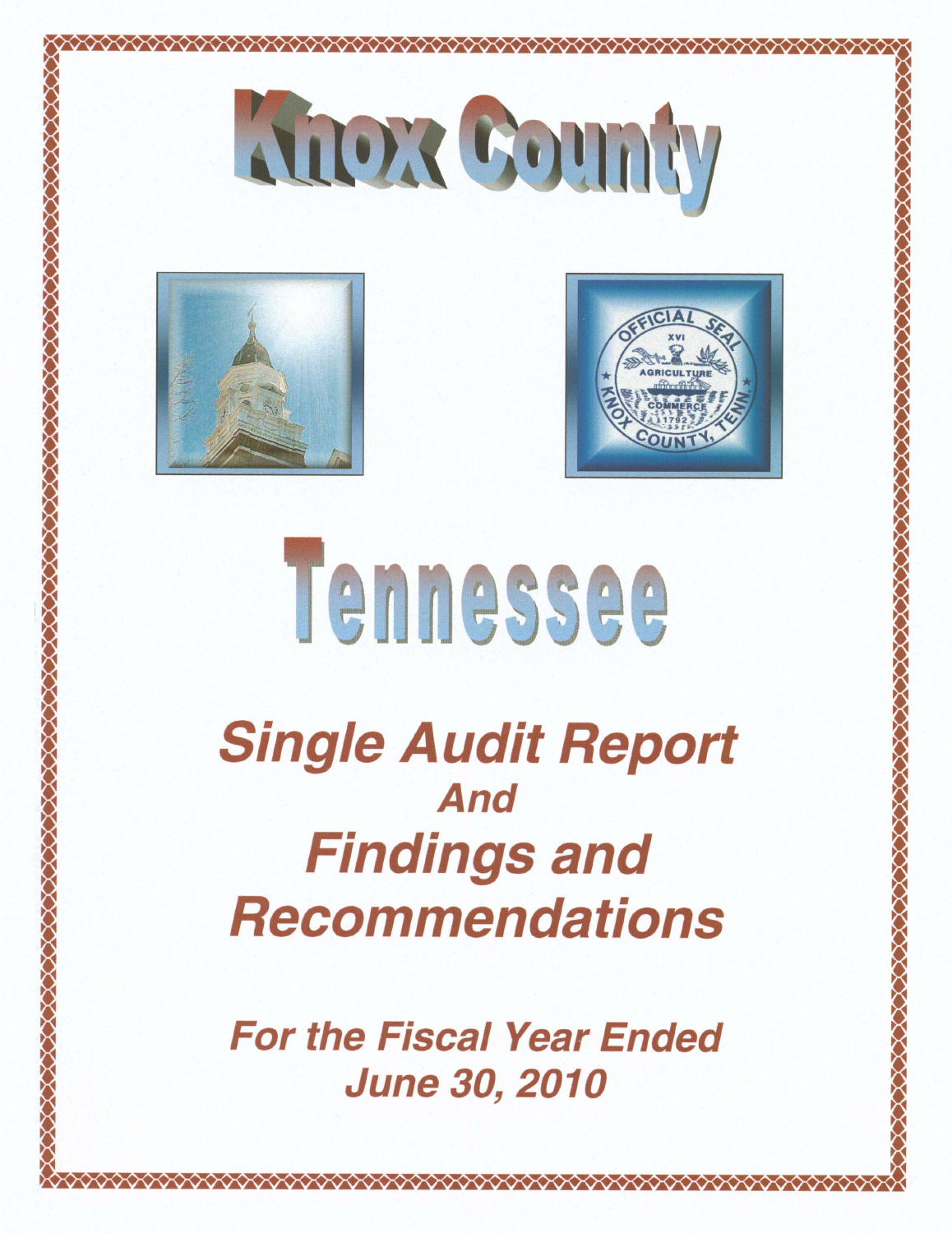

Schedules of Expenditures of Federal and State Awards and Reports as Required by the Single Audit Act Amendments of 1996 and Office of Management and Budget Circular A–133

Year ended June 30, 2010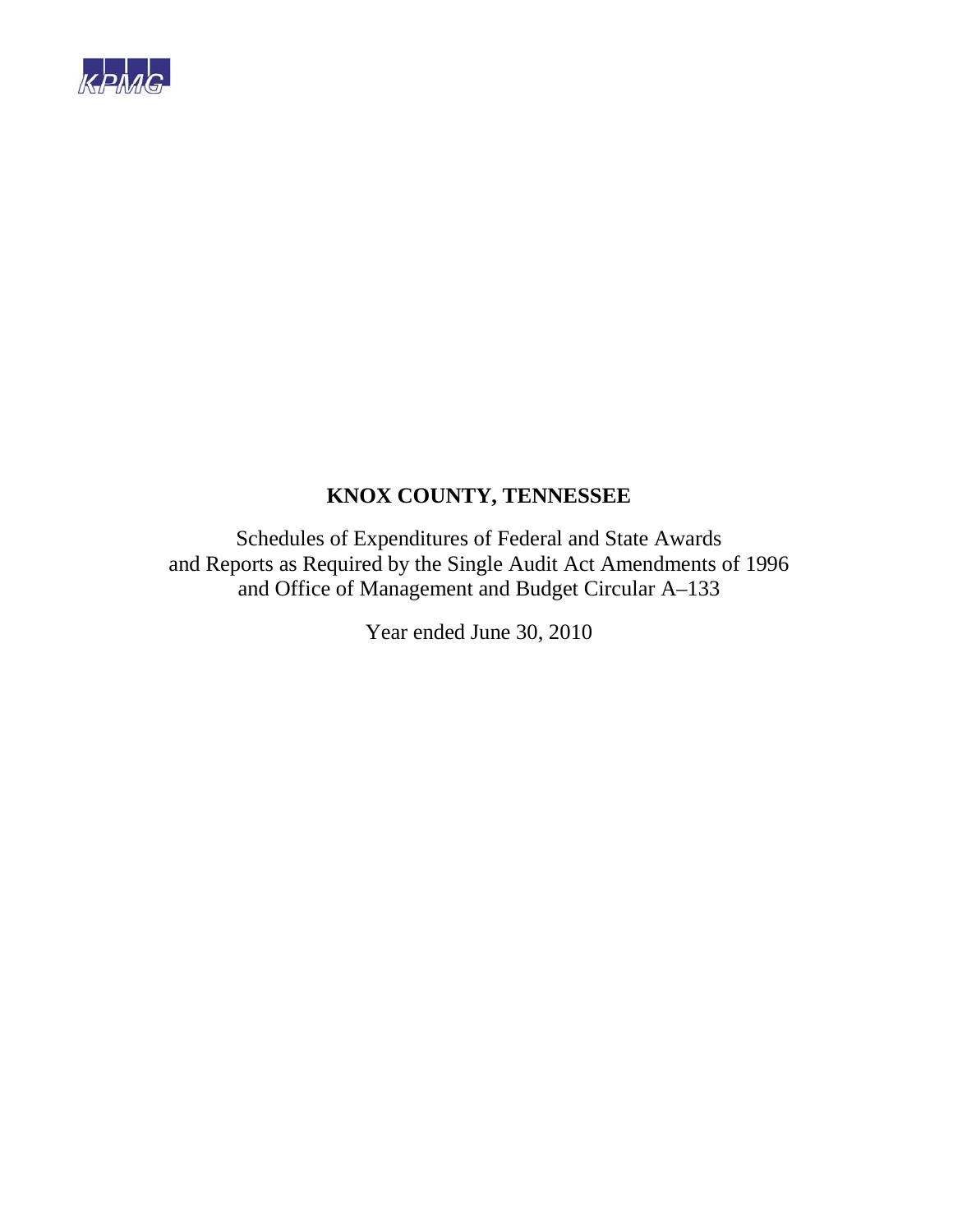#### **Table of Contents**

|                                                                                                                                                                                                           | Page |
|-----------------------------------------------------------------------------------------------------------------------------------------------------------------------------------------------------------|------|
| Report on Internal Control Over Financial Reporting and on Compliance and Other Matters<br>Based on an Audit of Financial Statements Performed in Accordance with Government<br><b>Auditing Standards</b> |      |
| Report on Compliance With Requirements That Could Have a Direct and Material Effect on<br>Each Major Program and on Internal Control Over Compliance in Accordance with OMB<br>Circular A-133             | 3    |
| Schedule of Expenditures of Federal Awards for the Year ended June 30, 2010                                                                                                                               | 5    |
| Schedule of Expenditures of State Awards for the Year ended June 30, 2010                                                                                                                                 | 14   |
| Notes to Schedules of Expenditures of Federal and State Awards for the<br>Year ended June 30, 2010                                                                                                        | 15   |
| Schedule of Findings and Questioned Costs                                                                                                                                                                 | 17   |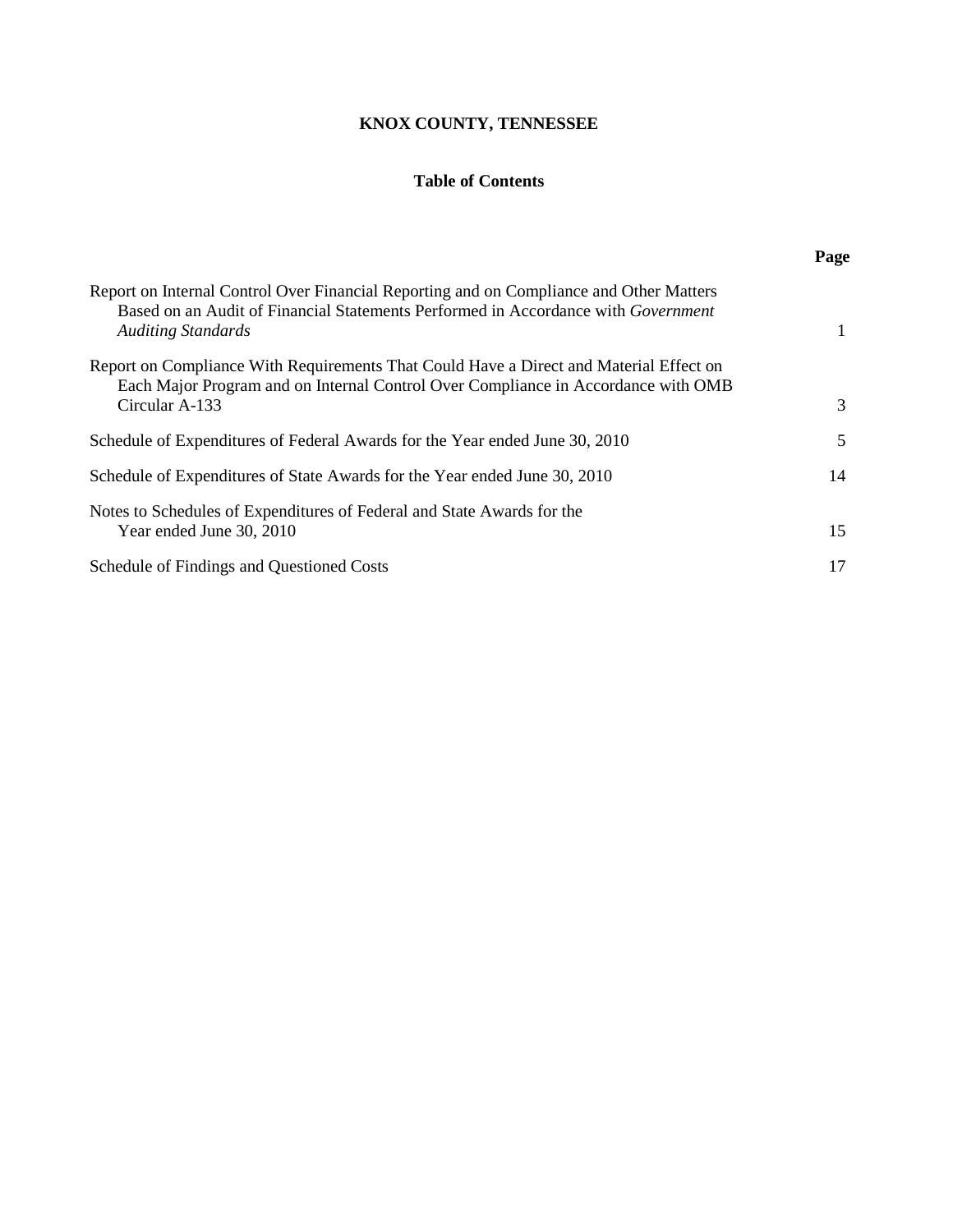

**KPMG LLP**  Suite 1000 401 Commerce Street Nashville, TN 37219-2422

#### **Report on Internal Control Over Financial Reporting and on Compliance and Other Matters Based on an Audit of Financial Statements Performed in Accordance with** *Government Auditing Standards*

Knox County Mayor and the County Commissioners of Knox County, Tennessee:

We have audited the financial statements of the governmental activities, the business-type activities, the aggregate discretely presented component units, each major fund, and the aggregate remaining fund information of the County as of and for the year ended June 30, 2010, which collectively comprise the County's basic financial statements, and have issued our report thereon dated November 23, 2010. Our report was modified to include a reference to other auditors. We conducted our audit in accordance with auditing standards generally accepted in the United States of America and the standards applicable to financial audits contained in *Government Auditing Standards*, issued by the Comptroller General of the United States. Other auditors audited the financial statements of the Student Activity Funds agency fund of the Knox County Board of Education, a discretely presented component unit of Knox County, Tennessee, as of and for the year ended June 30, 2010, as described in our report on the County's financial statements. This report does not include the results of the other auditors' testing of internal control over financial reporting or compliance and other matters that are reported on separately by those auditors.

#### **Internal Control over Financial Reporting**

In planning and performing our audit, we considered the County's internal control over financial reporting as a basis for designing our auditing procedures for the purpose of expressing our opinion on the financial statements, but not for the purpose of expressing an opinion on the effectiveness of the County's internal control over financial reporting. Accordingly, we do not express an opinion on the effectiveness of the County's internal control over financial reporting.

A deficiency in internal control over financial reporting exists when the design or operation of a control does not allow management or employees, in the normal course of performing their assigned functions, to prevent, or detect and correct misstatements on a timely basis. A material weakness is a deficiency, or combination of deficiencies, in internal control over financial reporting, such that there is a reasonable possibility that a material misstatement of the County's financial statements will not be prevented, or detected and corrected on a timely basis.

Our consideration of internal control over financial reporting was for the limited purpose described in the first paragraph of this section and was not designed to identify all deficiencies in internal control over financial reporting that might be deficiencies, significant deficiencies, or material weaknesses. We did not identify any deficiencies in internal control over financial reporting that we consider to be material weaknesses, as described above.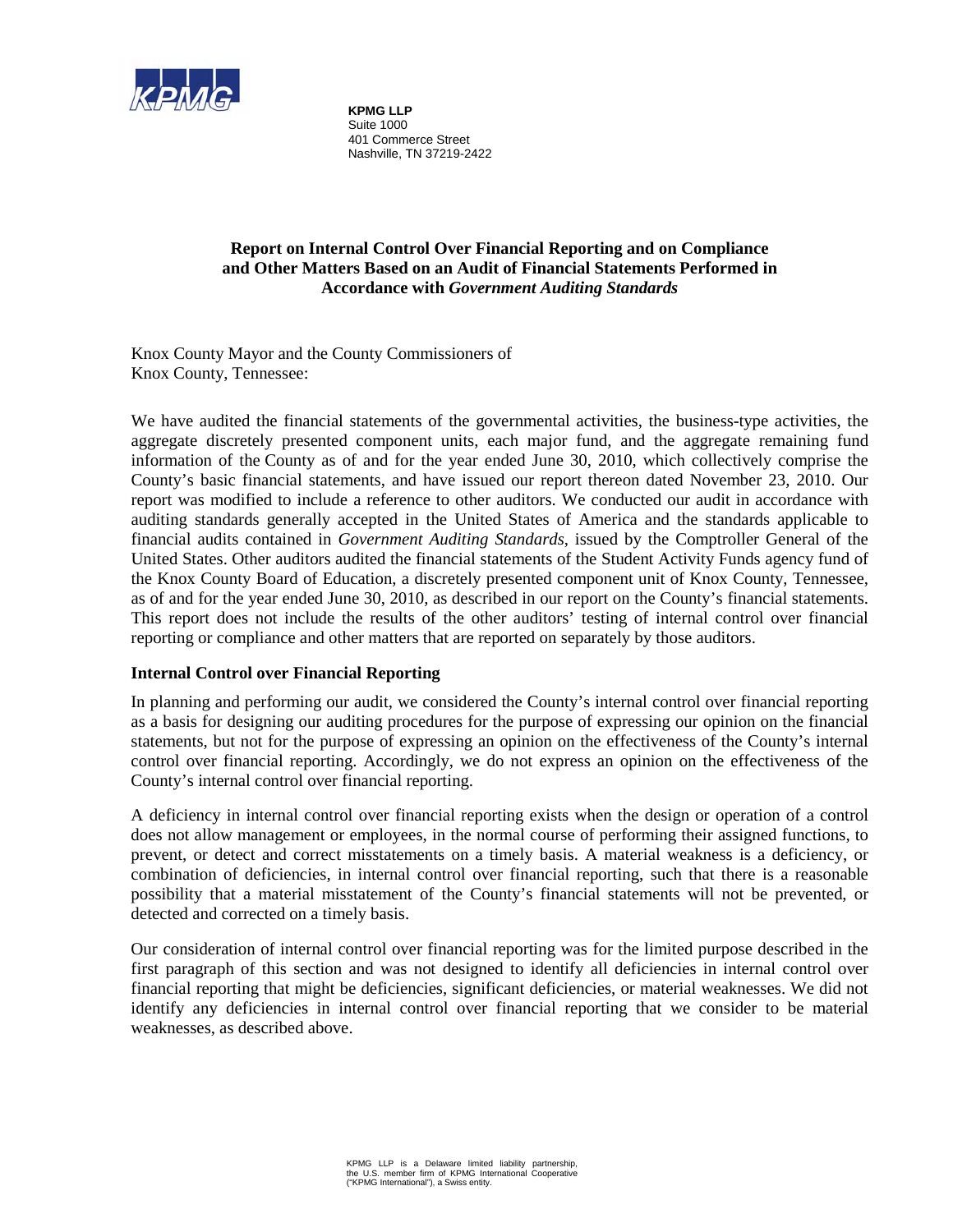

#### **Compliance and Other Matters**

As part of obtaining reasonable assurance about whether the County's financial statements are free of material misstatement, we performed tests of its compliance with certain provisions of laws, regulations, contracts, and grant agreements, noncompliance with which could have a direct and material effect on the determination of financial statement amounts. However, providing an opinion on compliance with those provisions was not an objective of our audit, and accordingly, we do not express such an opinion. The results of our tests disclosed no instances of noncompliance or other matters that are required to be reported under *Government Auditing Standards*.

This report is intended solely for the information and use of the audit committee, management, and others within the County, and federal and state awarding agencies and pass-through entities, and is not intended to be and should not be used by anyone other than these specified parties.

KPMG LLP

November 23, 2010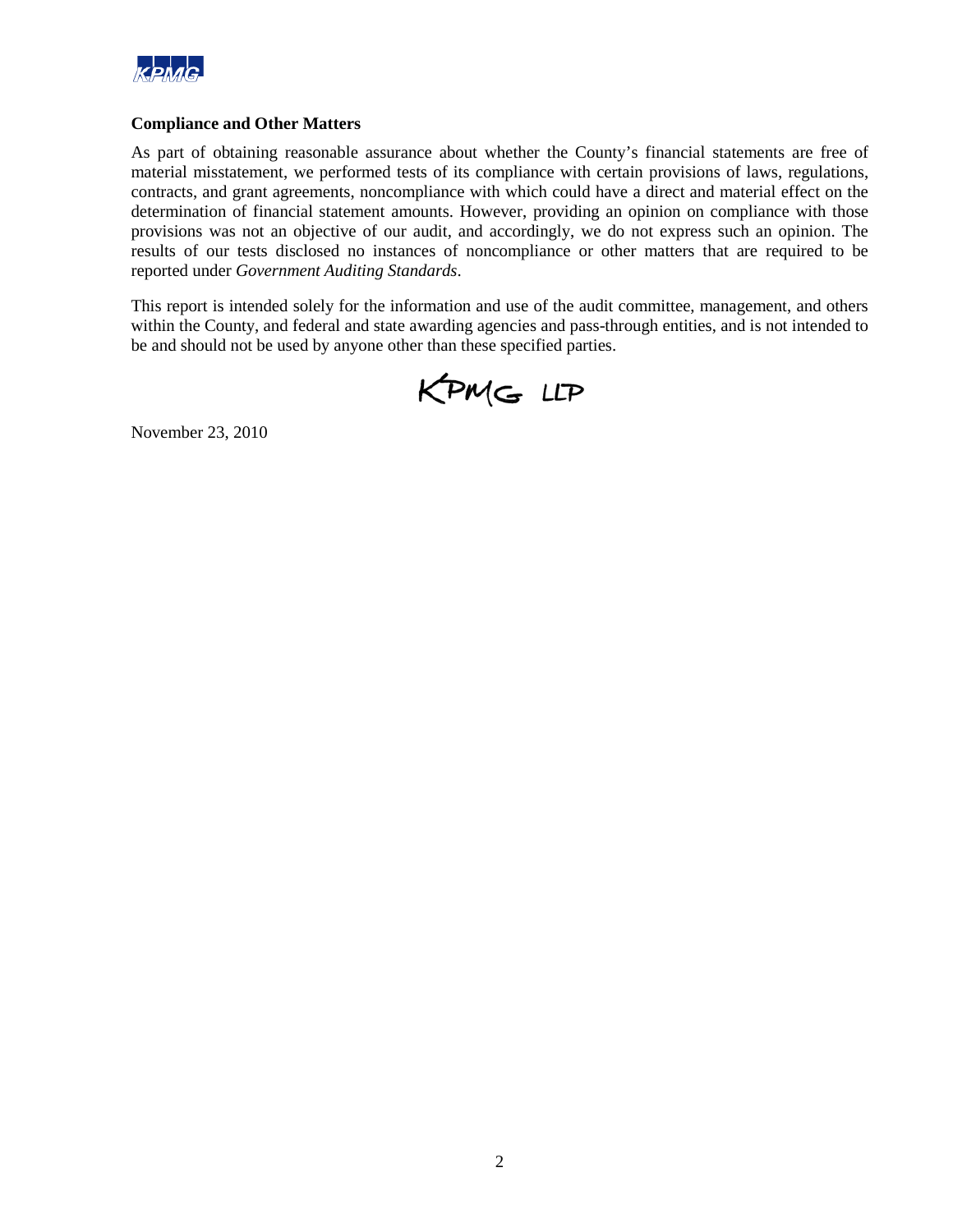

**KPMG LLP**  Suite 1000 401 Commerce Street Nashville, TN 37219-2422

**Report on Compliance With Requirements That Could Have a Direct and Material Effect on Each Major Program and on Internal Control Over Compliance in Accordance with OMB Circular A-133**

Knox County Mayor and the County Commissioners of Knox County, Tennessee:

#### **Compliance**

We have audited the compliance of Knox County, Tennessee (the County) with the types of compliance requirements described in the U.S. Office of Management and Budget (OMB) *Circular A-133 Compliance Supplement* that are applicable to each of its major federal programs for the year ended June 30, 2010. The County's major federal programs are identified in the summary of auditor's results section of the accompanying schedule of findings and questioned costs. Compliance with the requirements of laws, regulations, contracts, and grants applicable to each of its major federal programs is the responsibility of the County's management. Our responsibility is to express an opinion on the County's compliance based on our audit.

We conducted our audit of compliance in accordance with auditing standards generally accepted in the United States of America; the standards applicable to financial audits contained in *Government Auditing Standards*, issued by the Comptroller General of the United States; and OMB Circular A-133, *Audits of States, Local Governments, and Non-Profit Organizations*. Those standards and OMB Circular A-133 require that we plan and perform the audit to obtain reasonable assurance about whether noncompliance with the types of compliance requirements referred to above that could have a direct and material effect on a major federal program occurred. An audit includes examining, on a test basis, evidence about the County's compliance with those requirements and performing such other procedures as we considered necessary in the circumstances. We believe that our audit provides a reasonable basis for our opinion. Our audit does not provide a legal determination of the County's compliance with those requirements.

In our opinion, the County complied, in all material respects, with the compliance requirements referred to above that could have a direct and material effect on each of its major federal programs for the year ended June 30, 2010. However, the results of our auditing procedures disclosed an instance of noncompliance with those requirements, which is required to be reported in accordance with OMB Circular A-133 and which is described in the accompanying schedule of findings and questioned costs as item 2010-1.

#### **Internal Control Over Compliance**

The management of the County is responsible for establishing and maintaining effective internal control over compliance with the requirements of laws, regulations, contracts, and grants applicable to federal programs. In planning and performing our audit, we considered the County's internal control over compliance with the requirements that could have a direct and material effect on a major federal program in order to determine our auditing procedures for the purpose of expressing our opinion on compliance, but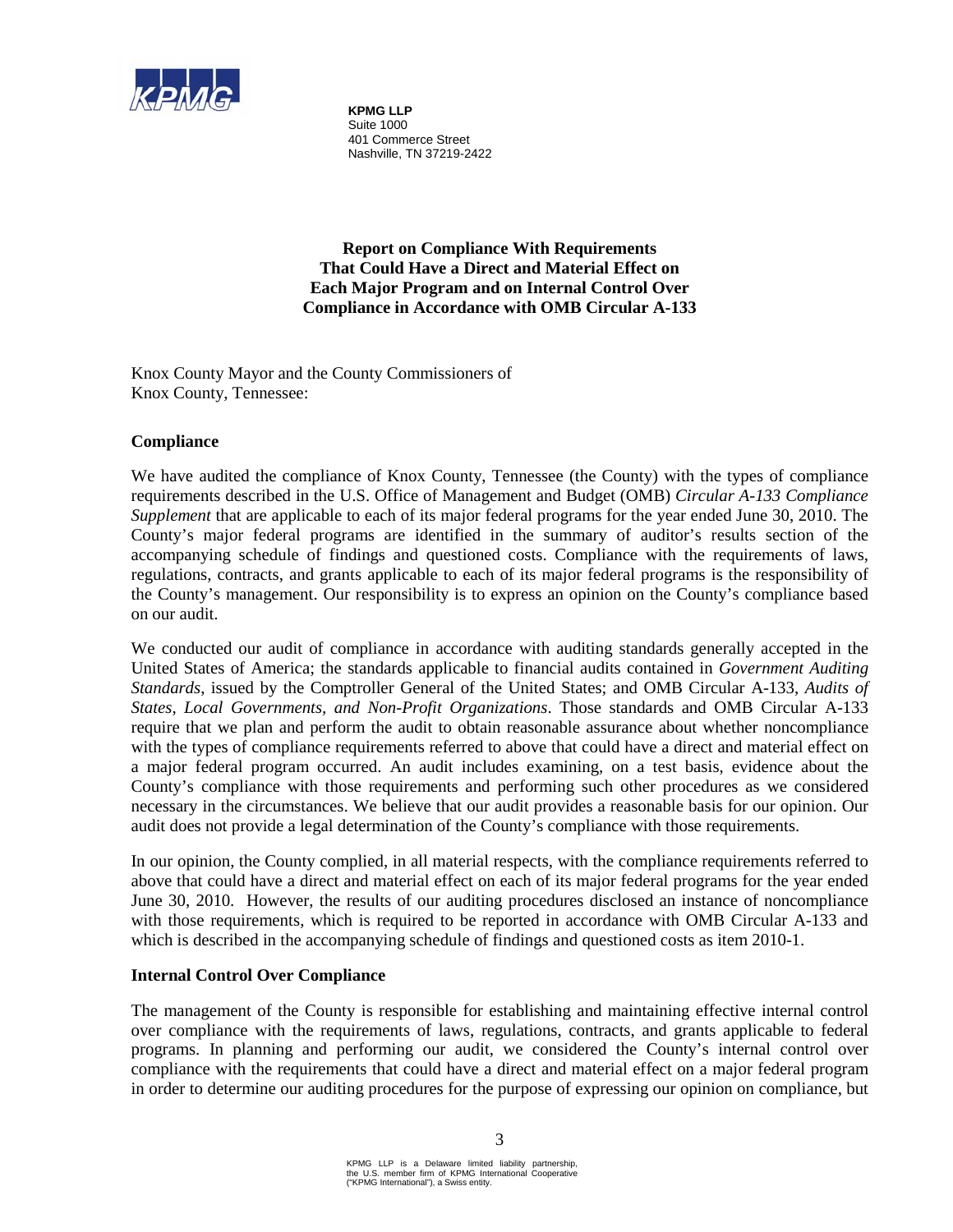

not for the purpose of expressing an opinion on the effectiveness of internal control over compliance. Accordingly, we do not express an opinion on the effectiveness of the County's internal control over compliance.

A deficiency in internal control over compliance exists when the design or operation of a control over compliance does not allow management or employees, in the normal course of performing their assigned functions, to prevent, or detect and correct, noncompliance with a type of compliance requirement of a federal program on a timely basis. A material weakness in internal control over compliance is a deficiency, or combination of deficiencies, in internal control over compliance, such that there is a reasonable possibility that material noncompliance with a type of compliance requirement of a federal program will not be prevented, or detected and corrected, on a timely basis.

Our consideration of internal control over compliance was for the limited purpose described in the first paragraph of this section and was not designed to identify all deficiencies in internal control over compliance that might be deficiencies, significant deficiencies, or material weaknesses. We did not identify any deficiencies in internal control over compliance that we consider to be material weaknesses, as defined above. However, we identified a deficiency in internal control over compliance that we consider to be a significant deficiency as described in the accompanying schedule of findings and questioned costs as item 2010-1. A significant deficiency in internal control over compliance is a deficiency, or a combination of deficiencies, in internal control over compliance with a type of compliance requirement of a federal program that is less severe than a material weakness in internal control over compliance, yet important enough to merit attention by those charged with governance.

The County's response to the finding identified in our audit is described in the accompanying schedule of findings and questioned costs. We did not audit the County's response, and accordingly, we express no opinion on it.

#### **Schedules of Expenditures of Federal and State Awards**

We have audited the financial statements of the governmental activities, the business-type activities, the aggregate discretely presented component units, each major fund, and the aggregate remaining fund information of the County as of and for the year ended June 30, 2010, and have issued our report thereon dated November 23, 2010, which was modified to refer to other auditors. Our audit was performed for the purpose of forming opinions on the financial statements that collectively comprise the County's basic financial statements. The accompanying Schedules of Expenditures of Federal and State Awards are presented for purposes of additional analysis as required by OMB Circular A-133 and the State of Tennessee, respectively, and are not a required part of the basic financial statements. Such information has been subjected to the auditing procedures applied in the audit of the basic financial statements and, in our opinion, are fairly stated, in all material respects, in relation to the basic financial statements taken as a whole.

This report is intended solely for the information and use of the audit committee, management, and others within the County, and federal and state awarding agencies and pass-through entities, and is not intended to be and should not be used by anyone other than these specified parties.

KPMG LLP

January 31, 2011, except for the schedules of expenditures of federal and state awards which is as of November 23, 2010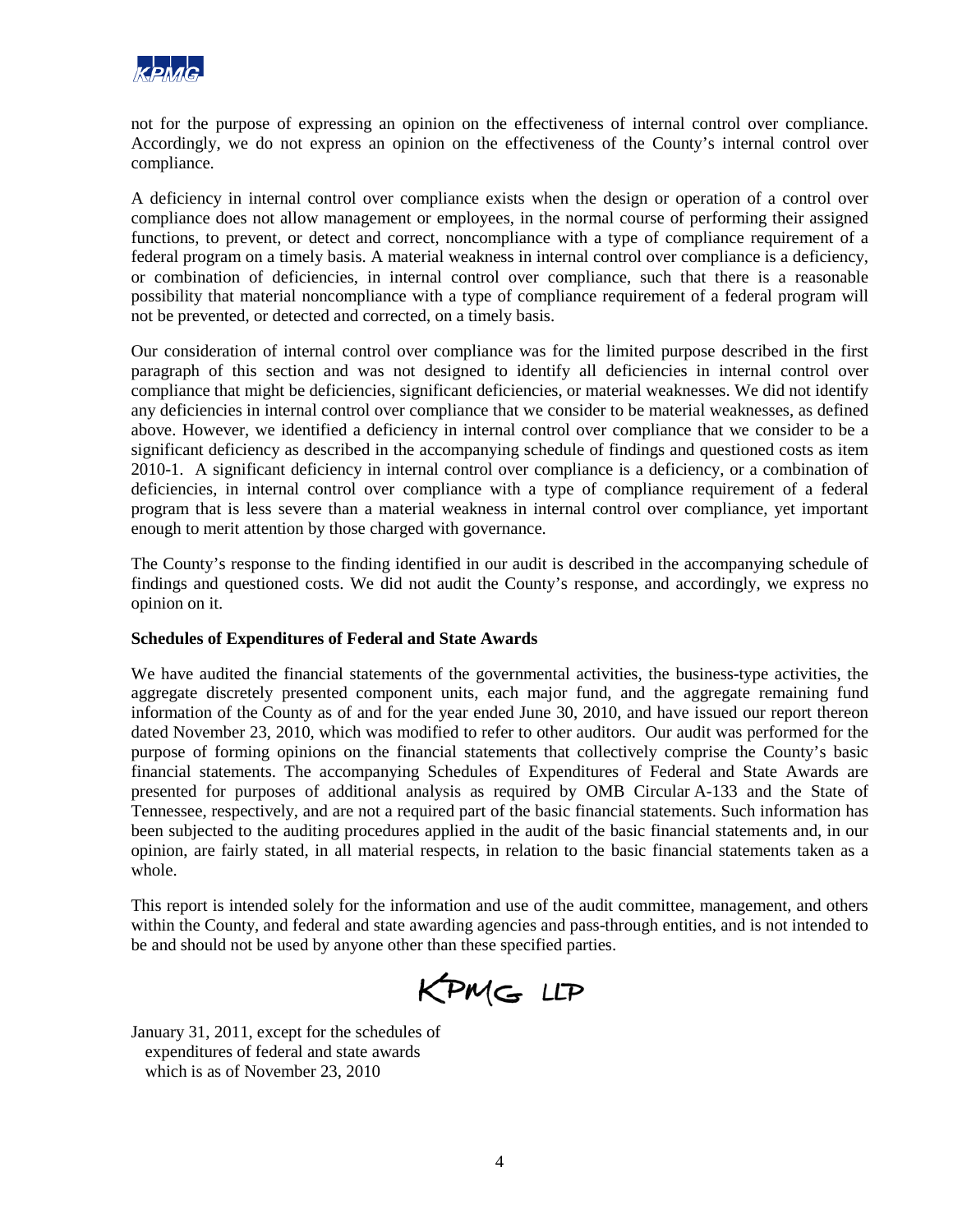| <b>Federal Grantor/Pass-through</b><br><b>Grantor/Program or Cluster Title</b> | Federal<br><b>CFDA</b><br><b>Number</b> | <b>Grant/Pass-Through</b><br><b>Entity Identifying</b><br><b>Number</b> | Federal<br><b>Expenditures</b> |
|--------------------------------------------------------------------------------|-----------------------------------------|-------------------------------------------------------------------------|--------------------------------|
| Knox County, Tennessee (Primary Government):                                   |                                         |                                                                         |                                |
| U.S. Department of Agriculture:                                                |                                         |                                                                         |                                |
| Passed through Tennessee Department of Health:                                 |                                         |                                                                         |                                |
| Special Supplemental Nutrition for Women, Infants and Children Program:        |                                         |                                                                         |                                |
| Women, Infants, and Children (WIC)                                             | 10.557                                  | GG-10-30179-00                                                          | \$<br>906,211                  |
| Women, Infants, and Children (WIC)                                             | 10.557                                  | GG-09-26592-00                                                          | 198,363                        |
| Total Special Supplemental Nutrition for Women, Infants and Children Program   |                                         |                                                                         | 1,104,574                      |
| Total U.S. Department of Agriculture                                           |                                         |                                                                         | 1,104,574                      |
| U.S. Department of Housing and Urban Development Direct Programs:              |                                         |                                                                         |                                |
| CDBG - Entitlement Grants Cluster:                                             |                                         |                                                                         |                                |
| <b>Community Development Block Grant</b>                                       | 14.218                                  | B-09-UC-47-0001                                                         | 1,173,774                      |
| <b>ARRA-Community Development Block Grant</b>                                  | 14.253                                  | B-09-UY-47-0001                                                         | 55,998                         |
| <b>Total CDBG - Entitlement Grants Cluster</b>                                 |                                         |                                                                         | 1,229,772                      |
| <b>HOME</b> Investment Partnerships Programs                                   | 14.239                                  | M-00-UC-47-0204                                                         | 803,070                        |
| Economic Development Initiative Special Projects                               | 14.228                                  | B04SPTN0749                                                             | 7,936                          |
| Total U.S. Department of Housing and Urban Development                         |                                         |                                                                         | 2,040,778                      |
| U.S. Department of Justice Programs:                                           |                                         |                                                                         |                                |
| Direct Programs:                                                               |                                         |                                                                         |                                |
| Edward Byrne Memorial Justice Assistance Grant Program:                        |                                         |                                                                         |                                |
| Edward Byrne Memorial Justice Assistance Grant                                 | 16.738                                  | 2009-DJ-BX-1324                                                         | 1,773                          |
| Edward Byrne Memorial Justice Assistance Grant                                 | 16.738                                  | 2008-DJ-BX-0453                                                         | 18,027                         |
| Edward Byrne Memorial Justice Assistance Grant                                 | 16.738                                  | 2007-DJ-BX-0485                                                         | 58,119                         |
| Edward Byrne Memorial Justice Assistance Grant                                 | 16.738                                  | 2006-DJ-BX-0729                                                         | 49,195                         |
| Edward Byrne Memorial Justice Assistance Grant                                 | 16.738                                  | 2005-DJ-BX-0234                                                         | 139,900                        |
| Total Edward Byrne Memorial Justice Assistance Grant Program                   |                                         |                                                                         | 267,014                        |
| ARRA-Edward Byrne Memorial Justice Assistance Recovery Act Grant               | 16.804                                  | 2009-SB-B9-2035                                                         | 566,105                        |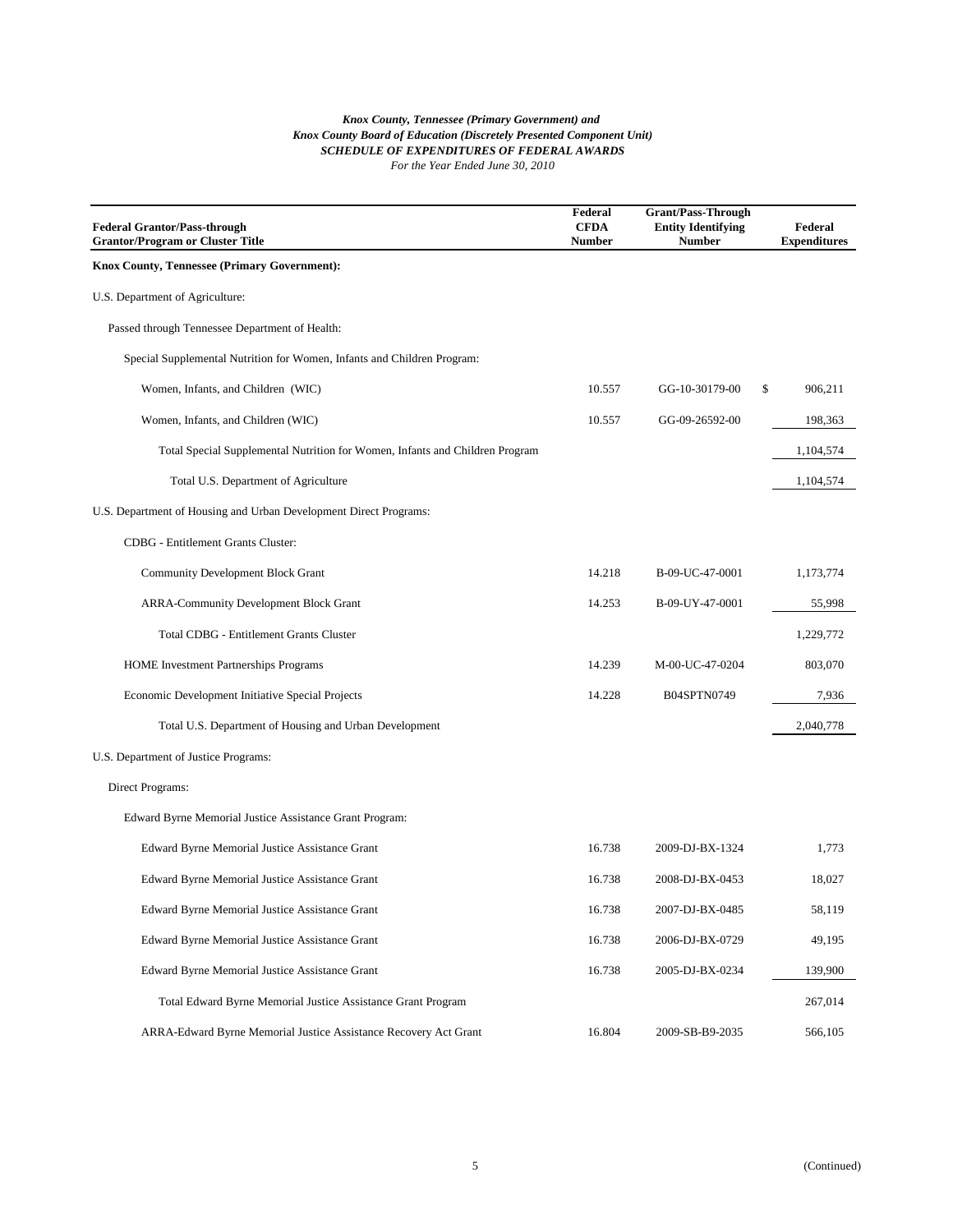| <b>Federal Grantor/Pass-through</b><br><b>Grantor/Program or Cluster Title</b> | Federal<br><b>CFDA</b><br><b>Number</b> | <b>Grant/Pass-Through</b><br><b>Entity Identifying</b><br><b>Number</b> | Federal<br><b>Expenditures</b> |
|--------------------------------------------------------------------------------|-----------------------------------------|-------------------------------------------------------------------------|--------------------------------|
| Knox County, Tennessee (Primary Government) (continued):                       |                                         |                                                                         |                                |
| U.S. Department of Justice Programs (continued):                               |                                         |                                                                         |                                |
| Public Safety Partnership and Community Policing Grant Program:                |                                         |                                                                         |                                |
| Organized Crime Drug Enforcement Task Forces                                   | 16.710                                  | SE-TNE-191H                                                             | \$<br>3,339                    |
| Safe Streets - FBI Overtime Reimbursement                                      | 16.710                                  | 281D-KX-61230                                                           | 10,977                         |
| Safe Streets - FBI Overtime Reimbursement                                      | 16.710                                  | 281D-KX-61230                                                           | 4,096                          |
| Total Public Safety Partnership and Community Policing Grant Program           |                                         |                                                                         | 18,412                         |
| Edward Byrne Memorial Formula Grant Program-Drug Court                         | 16.579                                  | Z-05-025532-00                                                          | 477,314                        |
| <b>Bulletproof Vest</b>                                                        | 16.607                                  | N/A                                                                     | 2,087                          |
| National Institute of Justice Cold Case Grant                                  | 16.741                                  | 2009-DN-BX-K166                                                         | 69,403                         |
| Bureau of Justice Assistance Adjudication Pilot Hire Program                   | 16.751                                  | 2009-D2-BX-0027                                                         | 74,169                         |
| Total U.S. Department of Justice Direct Programs                               |                                         |                                                                         | 1,474,504                      |
| Passed through the Tennessee Department of Children's Services:                |                                         |                                                                         |                                |
| Juvenile Justice and Delinquency Prevention Program:                           |                                         |                                                                         |                                |
| Public Defender - Commission on Children & Youth                               | 16.540                                  | GG-10-30069-00                                                          | 10,812                         |
| Public Defender - Commission on Children & Youth                               | 16.540                                  | GG-09-213552-00                                                         | 4,386                          |
| Total Juvenile Justice and Delinquency Prevention Program                      |                                         |                                                                         | 15,198                         |
| Juvenile Court Accountability Incentive Grant                                  | 16.523                                  | GG-10-30069-00                                                          | 27,460                         |
| Total passed through the Tennessee Department of Children's Services           |                                         |                                                                         | 42,658                         |
| Passed through the Tennessee Office of Criminal Justice Programs:              |                                         |                                                                         |                                |
| ARRA-Edward Byrne Memorial Justice Assistance Recovery Program:                |                                         |                                                                         |                                |
| ARRA-Edward Byrne Memorial Justice Assistance Recovery Grant                   | 16.803                                  | 4232                                                                    | 63,879                         |
| ARRA-Edward Byrne Memorial Justice Assistance Recovery Grant                   | 16.803                                  | 3547                                                                    | 45,151                         |
| ARRA-Edward Byrne Memorial Justice Assistance Recovery Grant                   | 16.803                                  | 3842                                                                    | 81,972                         |
| Total ARRA-Edward Byrne Memorial Justice Assistance Recovery Program           |                                         |                                                                         | 191,002                        |
| Total passed through the Tennessee Office of Criminal Justice Programs         |                                         |                                                                         | 191,002                        |
| Total U.S. Department of Justice                                               |                                         |                                                                         | 1,708,164                      |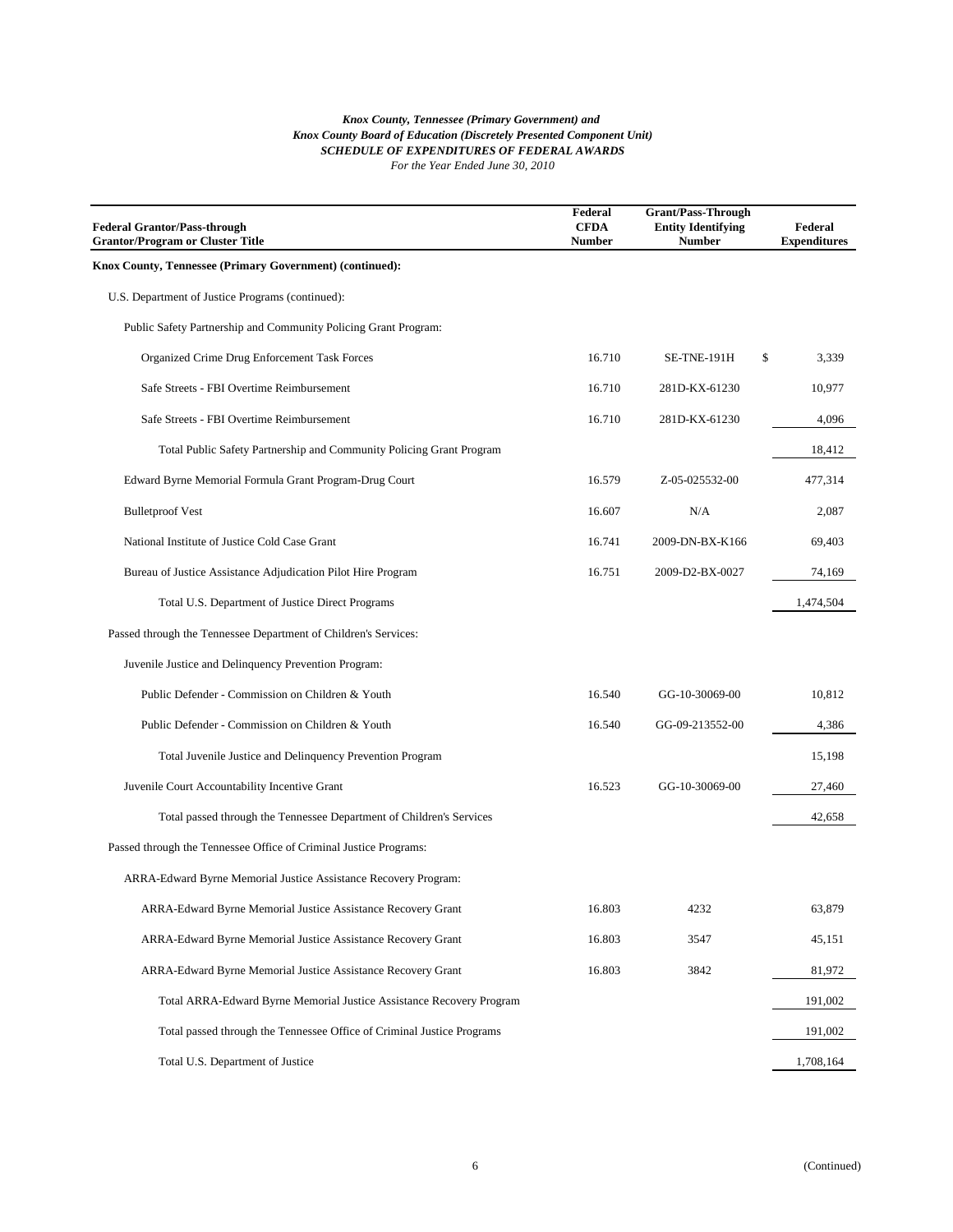| <b>Federal Grantor/Pass-through</b><br><b>Grantor/Program or Cluster Title</b> | Federal<br><b>CFDA</b><br><b>Number</b> | <b>Grant/Pass-Through</b><br><b>Entity Identifying</b><br><b>Number</b> | Federal<br><b>Expenditures</b> |
|--------------------------------------------------------------------------------|-----------------------------------------|-------------------------------------------------------------------------|--------------------------------|
| Knox County, Tennessee (Primary Government) (continued):                       |                                         |                                                                         |                                |
| National Foundation on the Arts and the Humanities:                            |                                         |                                                                         |                                |
| Passed through Tennessee Secretary of State:                                   |                                         |                                                                         |                                |
| <b>Library Services</b>                                                        | 45.310                                  | GG-10-30545-00                                                          | 93,500                         |
| Total National Foundation on the Arts and the Humanities                       |                                         |                                                                         | 93,500                         |
| Environmental Protection Agency Direct Programs:                               |                                         |                                                                         |                                |
| Air Pollution Control Program Support:                                         |                                         |                                                                         |                                |
| Air Pollution Control Section 105                                              | 66.001                                  | A-00408310-0                                                            | 286,298                        |
| Air Pollution Section 103 Clean Air Monitoring                                 | 66.001                                  | PM-96497608-0                                                           | 102,829                        |
| Diesel Retrofit                                                                | 66.001                                  | DE-95417609-0                                                           | 117,788                        |
| <b>Total Air Pollution Control Program Support</b>                             |                                         |                                                                         | 506,915                        |
| <b>Water Quality</b>                                                           | 66.463                                  | CP-96455806                                                             | 16,269                         |
| <b>Total Environmental Protection Agency</b>                                   |                                         |                                                                         | 523,184                        |
| U. S. Department of Health and Human Services:                                 |                                         |                                                                         |                                |
| Passed through Tennessee Department of Health:                                 |                                         |                                                                         |                                |
| Tuberculosis Nursing Program:                                                  |                                         |                                                                         |                                |
| <b>Tuberculosis Nursing</b>                                                    | 93.116                                  | GG-10-28821-00                                                          | 34,171                         |
| ARRA - Tuberculosis Nursing                                                    | 93.116                                  | GG-10-28821-00                                                          | 88,000                         |
| <b>Total Tuberculosis Nursing Program</b>                                      |                                         |                                                                         | 122,171                        |
| Immunization Grants Program:                                                   |                                         |                                                                         |                                |
| Immunization                                                                   | 93.268                                  | GG-10-31691-00                                                          | 109,253                        |
| Immunization                                                                   | 93.268                                  | GG-09-27308-00                                                          | 98,092                         |
| <b>Total Immunization Grants Program</b>                                       |                                         |                                                                         | 207,345                        |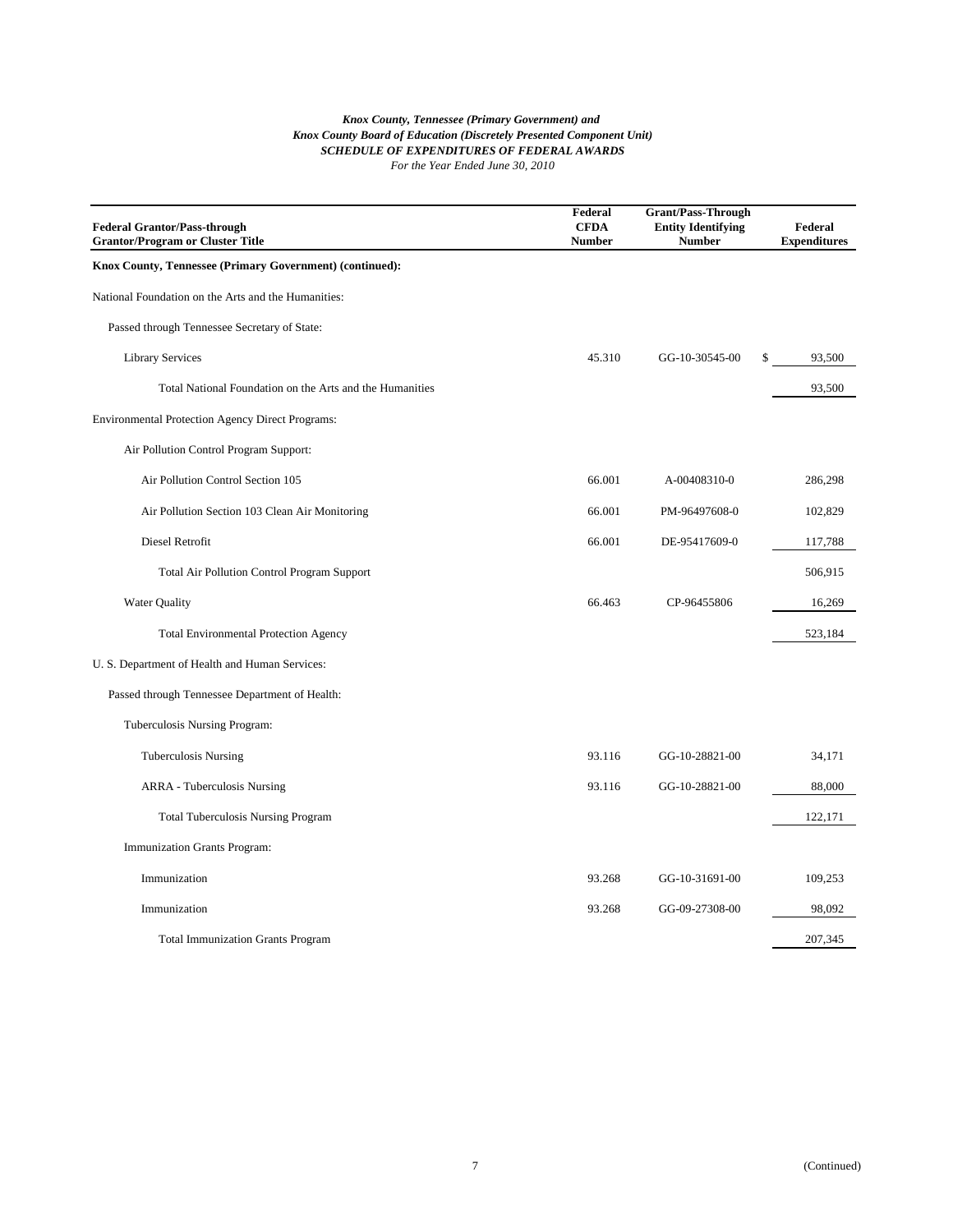| <b>Federal Grantor/Pass-through</b><br><b>Grantor/Program or Cluster Title</b> | Federal<br><b>CFDA</b><br><b>Number</b> | <b>Grant/Pass-Through</b><br><b>Entity Identifying</b><br><b>Number</b> | Federal<br><b>Expenditures</b> |
|--------------------------------------------------------------------------------|-----------------------------------------|-------------------------------------------------------------------------|--------------------------------|
| Knox County, Tennessee (Primary Government) (continued):                       |                                         |                                                                         |                                |
| U.S. Department of Health and Human Services (continued):                      |                                         |                                                                         |                                |
| Centers for Disease Control and Prevention Program:                            |                                         |                                                                         |                                |
| <b>Emergency Preparedness Pandemic</b>                                         | 93.283                                  | GG-10-16138-00                                                          | \$<br>453,495                  |
| <b>Emergency Preparedness Pandemic</b>                                         | 93.283                                  | GG-09-26118-01                                                          | 28,695                         |
| <b>Tobacco Prevention</b>                                                      | 93.283                                  | GG-10-31138-00                                                          | 9,044                          |
| <b>Tobacco Prevention</b>                                                      | 93.283                                  | GG-09-27893-00                                                          | 39,993                         |
| Total Centers for Disease Control and Prevention Program                       |                                         |                                                                         | 531,227                        |
| HIV Care Formula Grant Program:                                                |                                         |                                                                         |                                |
| HIV Consortia and Case Management Services                                     | 93.917                                  | GG-10-33742-00                                                          | 76,850                         |
| HIV Consortia and Case Management Services                                     | 93.917                                  | GG-09-27894-00                                                          | 234,297                        |
| Total HIV Care Formula Grant Program                                           |                                         |                                                                         | 311,147                        |
| HIV Prevention Activities Program:                                             |                                         |                                                                         |                                |
| <b>HIV</b> Prevention                                                          | 93.940                                  | GG-10-31520-00                                                          | 67,056                         |
| <b>HIV</b> Prevention                                                          | 93.940                                  | GG-09-28498-00                                                          | 48,797                         |
| Total HIV Prevention Activities Program                                        |                                         |                                                                         | 115,853                        |
| Preventive Health Services-Sexually Transmitted Disease Control Grants:        |                                         |                                                                         |                                |
| Infertility Youth Screening Project                                            | 93.977                                  | GG-10-30756-00                                                          | 35,062                         |
| <b>Infertility Youth Screening Project</b>                                     | 93.977                                  | GG-09-26917-00                                                          | 32,612                         |
| <b>Sexually Transmitted Disease</b>                                            | 93.977                                  | GG-10-31520-00                                                          | 57,829                         |
| <b>Sexually Transmitted Disease</b>                                            | 93.977                                  | GG-09-28498-00                                                          | 74,396                         |
| Total Preventive Health Services-Sexually Transmitted Disease Control Grants   |                                         |                                                                         | 199,899                        |
| Maternal and Child Health Services Grants:                                     |                                         |                                                                         |                                |
| <b>Children's Special Services</b>                                             | 93.994                                  | GG-09-25205-00                                                          | 89,228                         |
| <b>Family Planning Services</b>                                                | 93.994                                  | GU-10-30470-00                                                          | 306,300                        |
| Total Maternal and Child Health Services Grants                                |                                         |                                                                         | 395,528                        |
| H1N1 Virus Grant                                                               | 93.069                                  | GG-10-30176-00                                                          | 718,612                        |
| Rape Prevention                                                                | 93.136                                  | GG-10-29156-00                                                          | 29,039                         |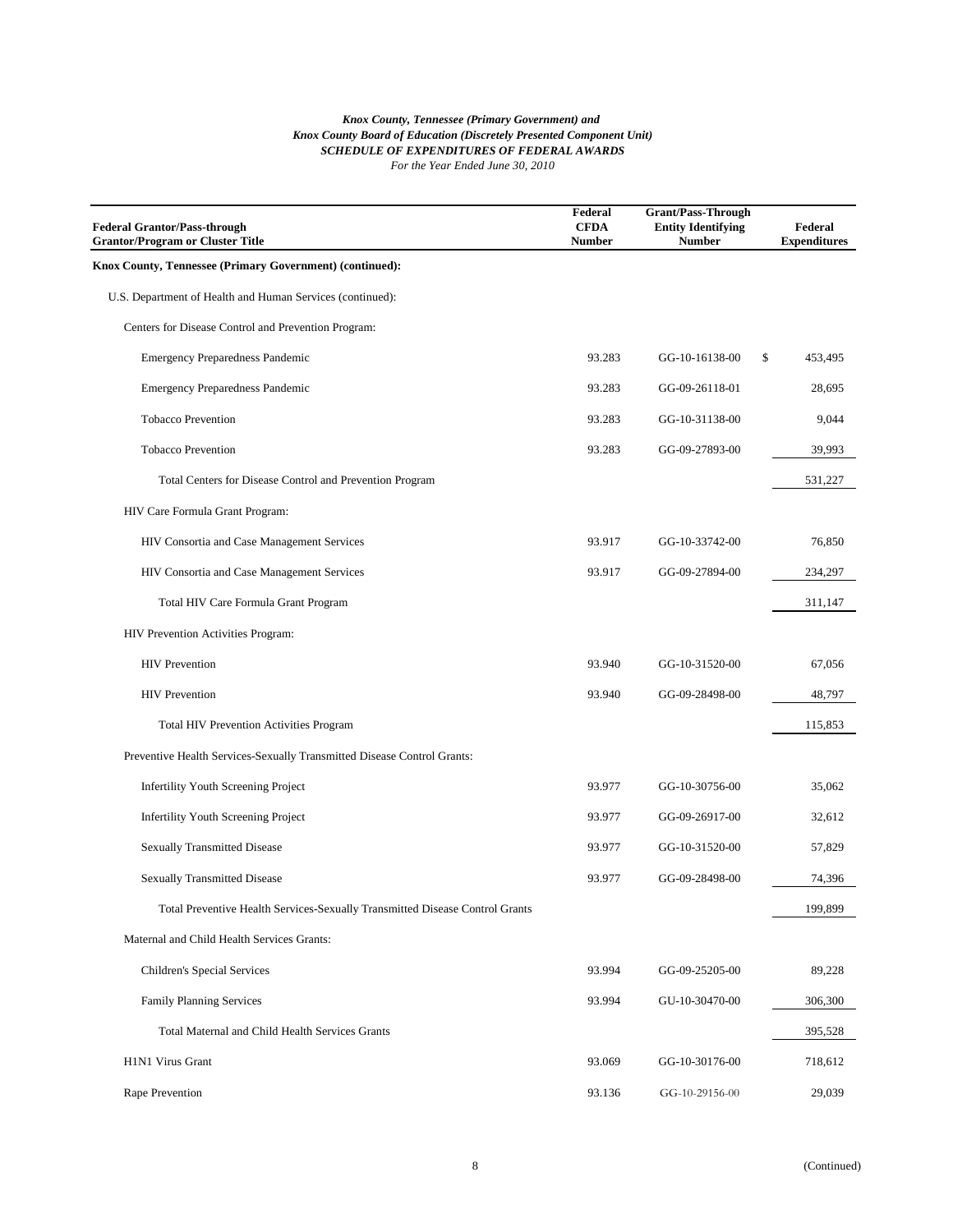| <b>Federal Grantor/Pass-through</b><br><b>Grantor/Program or Cluster Title</b> | Federal<br><b>CFDA</b><br><b>Number</b> | <b>Grant/Pass-Through</b><br><b>Entity Identifying</b><br><b>Number</b> | Federal<br><b>Expenditures</b> |
|--------------------------------------------------------------------------------|-----------------------------------------|-------------------------------------------------------------------------|--------------------------------|
| Knox County, Tennessee (Primary Government) (continued):                       |                                         |                                                                         |                                |
| U.S. Department of Health and Human Services (continued):                      |                                         |                                                                         |                                |
| <b>Family Planning Services</b>                                                | 93.217                                  | GU-10-30470-00                                                          | \$<br>300,600                  |
| <b>Breast and Cervical Cancer</b>                                              | 93.919                                  | GG-10-28577-00                                                          | 51,462                         |
| <b>Health Promotion</b>                                                        | 93.991                                  | GG-10-29771-00                                                          | 61,500                         |
| Total passed through Tennessee Department of Health                            |                                         |                                                                         | 3,044,383                      |
| Passed through Tennessee Department of Human Services:                         |                                         |                                                                         |                                |
| Child Support Enforcement IV-D                                                 | 93.563                                  | GG-09-25452-01                                                          | 65,492                         |
| Total U. S. Department of Health and Human Services                            |                                         |                                                                         | 3,109,875                      |
| U.S. Department of Homeland Security:                                          |                                         |                                                                         |                                |
| Passed through Tennessee Emergency Management Agency:                          |                                         |                                                                         |                                |
| FEMA Fire Investigation Grant                                                  | 97.044                                  | 2009-M8-0001GF                                                          | 77,544                         |
| Passed through Tennessee Department of Military:                               |                                         |                                                                         |                                |
| Homeland Security Grant Program:                                               |                                         |                                                                         |                                |
| Homeland Security 2007                                                         | 97.067                                  | GG-08-24520-00                                                          | 586,649                        |
| Homeland Security 2008                                                         | 97.067                                  | GG-3958                                                                 | 458,073                        |
| Homeland Security 2009                                                         | 97.067                                  | GG-10-30184                                                             | 54,755                         |
| <b>Total Homeland Security Grant Program</b>                                   |                                         |                                                                         | 1,099,477                      |
| Homeland Security Interoperability Grant                                       | 97.055                                  | 7174-GG0927848                                                          | 50,000                         |
| Total passed through Tennessee Department of Military                          |                                         |                                                                         | 1,149,477                      |
| Total U.S. Department of Homeland Security                                     |                                         |                                                                         | 1,227,021                      |
| Office of National Drug Control Policy:                                        |                                         |                                                                         |                                |
| Passed through Laurel County, Kentucky:                                        |                                         |                                                                         |                                |
| High Intensity Drug Trafficking Areas                                          | N/A                                     | G-09-AP0001A                                                            | 9,689                          |
| High Intensity Drug Trafficking Areas                                          | N/A                                     | I8PAPP501Z                                                              | 13,370                         |
| Total Office of National Drug Control Policy                                   |                                         |                                                                         | 23,059                         |
| Total Federal Financial Assistance-Knox County Primary Government              |                                         |                                                                         | 9,830,155                      |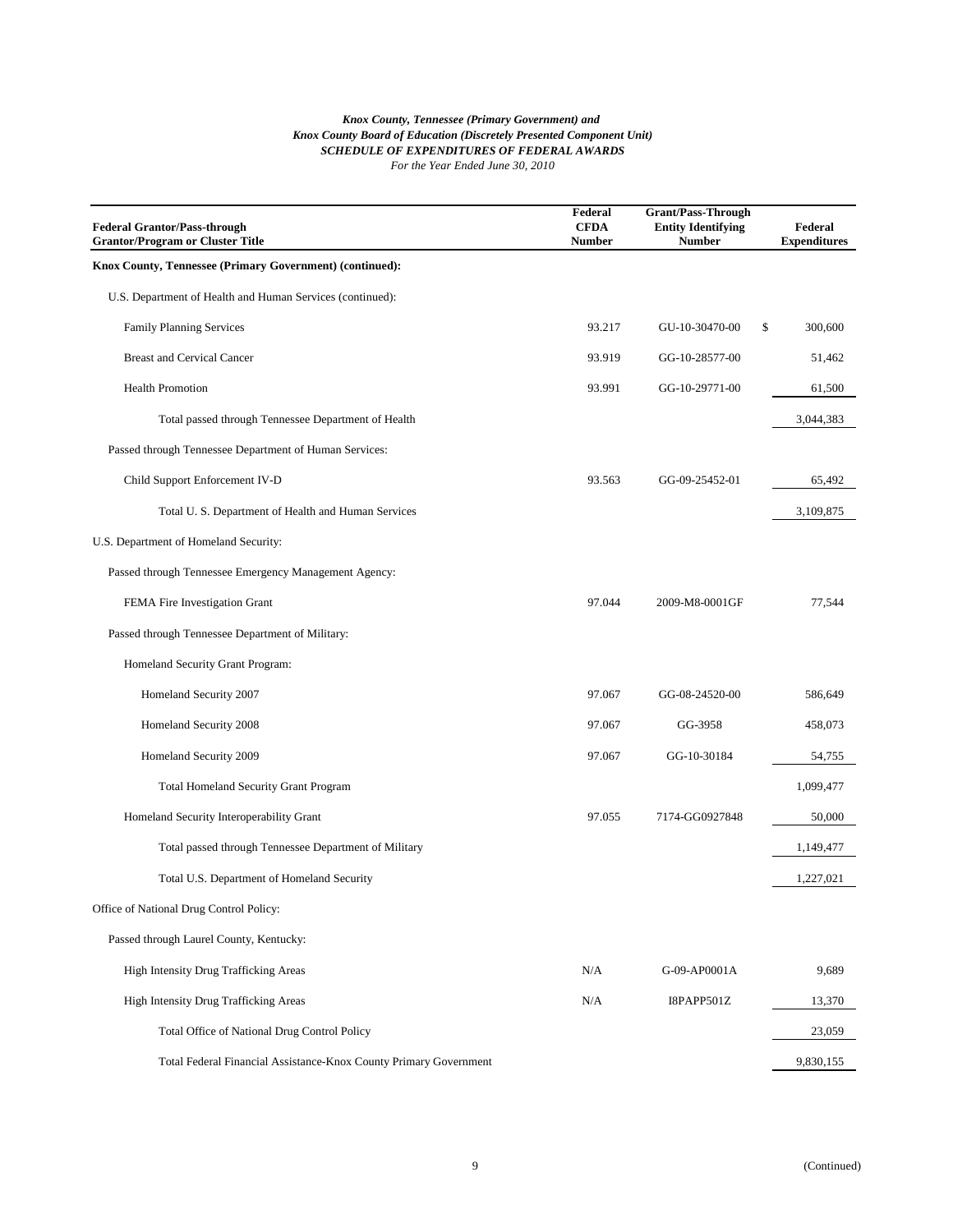| <b>Federal Grantor/Pass-through</b><br><b>Grantor/Program or Cluster Title</b> | Federal<br><b>CFDA</b><br><b>Number</b> | <b>Grant/Pass-Through</b><br><b>Entity Identifying</b><br><b>Number</b> | Federal<br><b>Expenditures</b> |
|--------------------------------------------------------------------------------|-----------------------------------------|-------------------------------------------------------------------------|--------------------------------|
| <b>Knox County Board of Education (Component Unit):</b>                        |                                         |                                                                         |                                |
| U.S. Department of Agriculture:                                                |                                         |                                                                         |                                |
| Passed through Tennessee Department of Agriculture:                            |                                         |                                                                         |                                |
| Child Nutrition Cluster:                                                       |                                         |                                                                         |                                |
| USDA School Breakfast Program                                                  | 10.553                                  | 2010<br>\$                                                              | 2,985,197                      |
| USDA School Lunch Program                                                      | 10.555                                  | 2010                                                                    | 10,681,660                     |
| <b>Total Child Nutrition Cluster</b>                                           |                                         |                                                                         | 13,666,857                     |
| <b>ARRA-Child Nutrition Discretionary Grant</b>                                | 10.579                                  | 2010                                                                    | 11,643                         |
| Total U.S. Department of Agriculture                                           |                                         |                                                                         | 13,678,500                     |
| U.S. Department of Housing and Urban Development:                              |                                         |                                                                         |                                |
| Passed through City of Knoxville:                                              |                                         |                                                                         |                                |
| Youth Academy of Finance                                                       | 14.244                                  | $C-06-0172$                                                             | 10,093                         |
| Total U.S. Department of Housing and Urban Development                         |                                         |                                                                         | 10,093                         |
| U.S. Department of Labor:                                                      |                                         |                                                                         |                                |
| Passed through Tennessee Department of Labor and Workforce Development:        |                                         |                                                                         |                                |
| <b>ARRA-Adult Education Dislocated Worker</b>                                  | 17.260                                  | 2-09-219703                                                             | 18,916                         |
| Total U.S. Department of Labor                                                 |                                         |                                                                         | 18,916                         |
| U.S. Department of Transportation Direct Program:                              |                                         |                                                                         |                                |
| STEM Education for Teachers - Federal Highway Administration                   | 20.200                                  | DTFH61-08-G-00020                                                       | 59,718                         |
| Total U.S. Department of Transportation                                        |                                         |                                                                         | 59,718                         |
| U.S. Department of Education:                                                  |                                         |                                                                         |                                |
| Passed through Tennessee Department of Education:                              |                                         |                                                                         |                                |
| Title I Part A Program Cluster:                                                |                                         |                                                                         |                                |
| Title I Part A                                                                 | 84.010A                                 | 2010                                                                    | 13,817,955                     |
| Title I Part A                                                                 | 84.010A                                 | 2009                                                                    | 128,130                        |
| ARRA-Title I Part A                                                            | 84.389                                  | 2010                                                                    | 5,944,929                      |
| Total Title I Part A Program Cluster                                           |                                         |                                                                         | 19,891,014                     |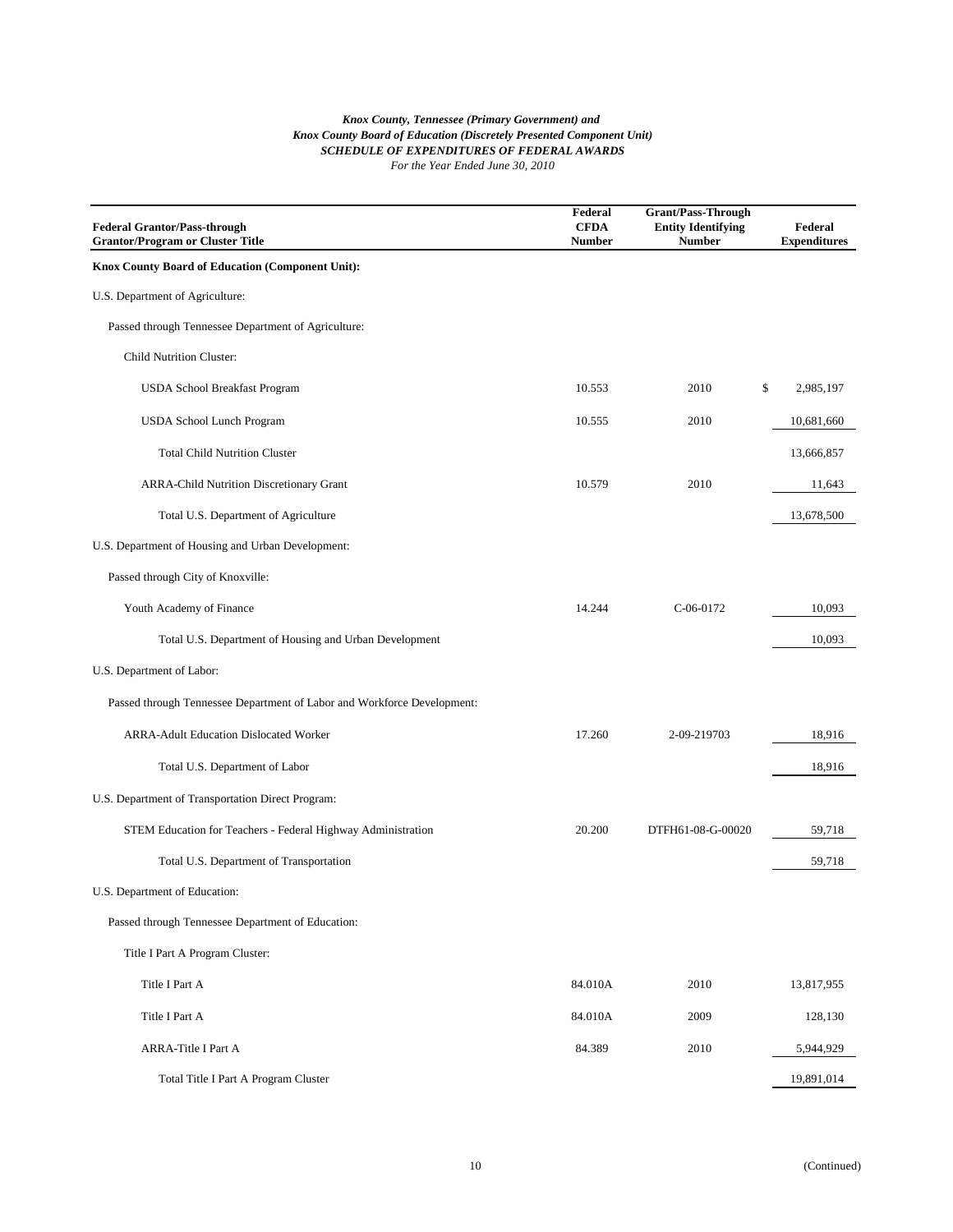| <b>Federal Grantor/Pass-through</b><br><b>Grantor/Program or Cluster Title</b> | Federal<br><b>CFDA</b><br><b>Number</b> | <b>Grant/Pass-Through</b><br><b>Entity Identifying</b><br><b>Number</b> | Federal<br><b>Expenditures</b> |
|--------------------------------------------------------------------------------|-----------------------------------------|-------------------------------------------------------------------------|--------------------------------|
| Knox County Board of Education (Component Unit) (continued):                   |                                         |                                                                         |                                |
| U.S. Department of Education (continued):                                      |                                         |                                                                         |                                |
| Special Education (IDEA) Cluster:                                              |                                         |                                                                         |                                |
| Individuals with Disabilities Education Act Part B program:                    |                                         |                                                                         |                                |
| Individuals with Disabilities Education Act Part B                             | 84.027A                                 | 2008.21                                                                 | \$<br>335,619                  |
| Individuals with Disabilities Education Act Part B                             | 84.027A                                 | 2009.01                                                                 | 255,093                        |
| Individuals with Disabilities Education Act Part B                             | 84.027A                                 | 2009.21                                                                 | 276,008                        |
| Individuals with Disabilities Education Act Part B                             | 84.027A                                 | 2010.01                                                                 | 10,828,117                     |
| Individuals with Disabilities Education Act Part B                             | 84.027A                                 | 2010                                                                    | 74,653                         |
| Total Individuals with Disabilities Education Act Part B program               |                                         |                                                                         | 11,769,490                     |
| ARRA-Individuals with Disabilities Education Act Part B                        | 84.391A                                 | 2010                                                                    | 6,495,019                      |
| Preschool program:                                                             |                                         |                                                                         |                                |
| Preschool                                                                      | 84.173A                                 | 2008.21                                                                 | 1,179                          |
| Preschool                                                                      | 84.173A                                 | 2009.01                                                                 | 6,373                          |
| Preschool                                                                      | 84.173A                                 | 2009.21                                                                 | 2,021                          |
| Preschool                                                                      | 84.173A                                 | 2010.01                                                                 | 300,128                        |
| Total Preschool program                                                        |                                         |                                                                         | 309,701                        |
| ARRA-Preschool                                                                 | 84.392A                                 | 2010                                                                    | 303,858                        |
| Total Special Education (IDEA) Cluster                                         |                                         |                                                                         | 18,878,068                     |
| Career and Technical Education Program:                                        |                                         |                                                                         |                                |
| Carl Perkins                                                                   | 84.048A                                 | 2009-2010                                                               | 941.195                        |
| Perkins IV                                                                     | 84.048A                                 | 2009                                                                    | 600                            |
| Total Career and Technical Education Program                                   |                                         |                                                                         | 941,795                        |
| Reading First Program:                                                         |                                         |                                                                         |                                |
| Title I Part B - Reading First                                                 | 84.357                                  | <b>FY09</b>                                                             | 85,158                         |
| Title I Part B - Reading First                                                 | 84.357                                  | FY09                                                                    | 104,026                        |
| Title I Part B - Reading First                                                 | 84.357                                  | <b>FY09</b>                                                             | 100,539                        |
| <b>Total Reading First Program</b>                                             |                                         |                                                                         | 289,723                        |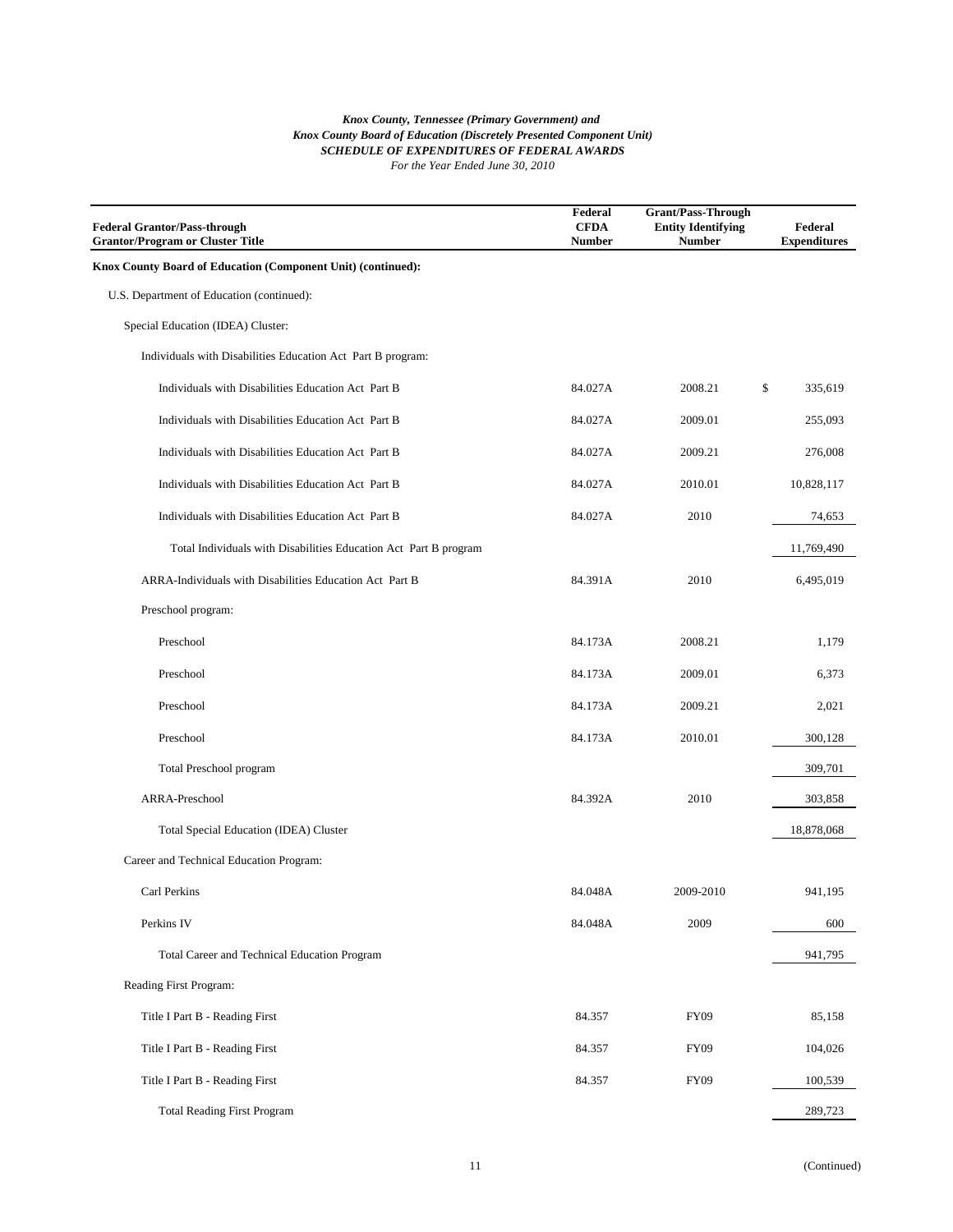| <b>Federal Grantor/Pass-through</b><br><b>Grantor/Program or Cluster Title</b> | Federal<br><b>CFDA</b><br><b>Number</b> | <b>Grant/Pass-Through</b><br><b>Entity Identifying</b><br><b>Number</b> | Federal<br><b>Expenditures</b> |
|--------------------------------------------------------------------------------|-----------------------------------------|-------------------------------------------------------------------------|--------------------------------|
| Knox County Board of Education (Component Unit) (continued):                   |                                         |                                                                         |                                |
| U.S. Department of Education (continued):                                      |                                         |                                                                         |                                |
| Safe and Drug-Free Schools and Communities Program:                            |                                         |                                                                         |                                |
| Title IV                                                                       | 84.186A                                 | \$<br>2010                                                              | 209,622                        |
| Youth Violence and Drug Prevention                                             | 84.186B                                 | Year 3                                                                  | 75,000                         |
| Total Safe and Drug-Free Schools and Communities Program                       |                                         |                                                                         | 284,622                        |
| <b>Education Technology Programs:</b>                                          |                                         |                                                                         |                                |
| Title II Part D                                                                | 84.318X                                 | 2010                                                                    | 87,536                         |
| ARRA-Title II Part D                                                           | 84.386                                  | 2010                                                                    | 118,911                        |
| <b>Total Education Technology Programs</b>                                     |                                         |                                                                         | 206,447                        |
| Education for Homeless Children and Youth Programs:                            |                                         |                                                                         |                                |
| <b>Homeless Education</b>                                                      | 84.196A                                 | 2010                                                                    | 77,070                         |
| <b>ARRA-Homeless Education</b>                                                 | 84.387                                  | 2010                                                                    | 34,341                         |
| Total Education for Homeless Children and Youth Programs                       |                                         |                                                                         | 111,411                        |
| English Language Acquisition Grants Program:                                   |                                         |                                                                         |                                |
| Title III                                                                      | 84.365A                                 | 2010                                                                    | 215,933                        |
| Title III - Immigrant                                                          | 84.365A                                 | 2009                                                                    | 16,365                         |
| Total English Language Acquisition Grants Program                              |                                         |                                                                         | 232,298                        |
| Project Serve Program                                                          | 84.184S                                 | 2010                                                                    | 18,519                         |
| Twenty-First Century Community Learning Centers Program                        | 84.287C                                 | 192-10-1-015                                                            | 378,380                        |
| Title V                                                                        | 84.298A                                 | 2009                                                                    | 104,650                        |
| Early Reading First Program                                                    | 84.359B                                 | S359B060022                                                             | 309,922                        |
| High School Graduation Initiative Program                                      | N/A                                     | 2010                                                                    | 4,998                          |
| Improving Teacher Quality (Title IIA) Program                                  | 84.367A                                 | 2010                                                                    | 2,240,719                      |
| School Improvement Grant Program                                               | 84.377A                                 | 2009                                                                    | 72,597                         |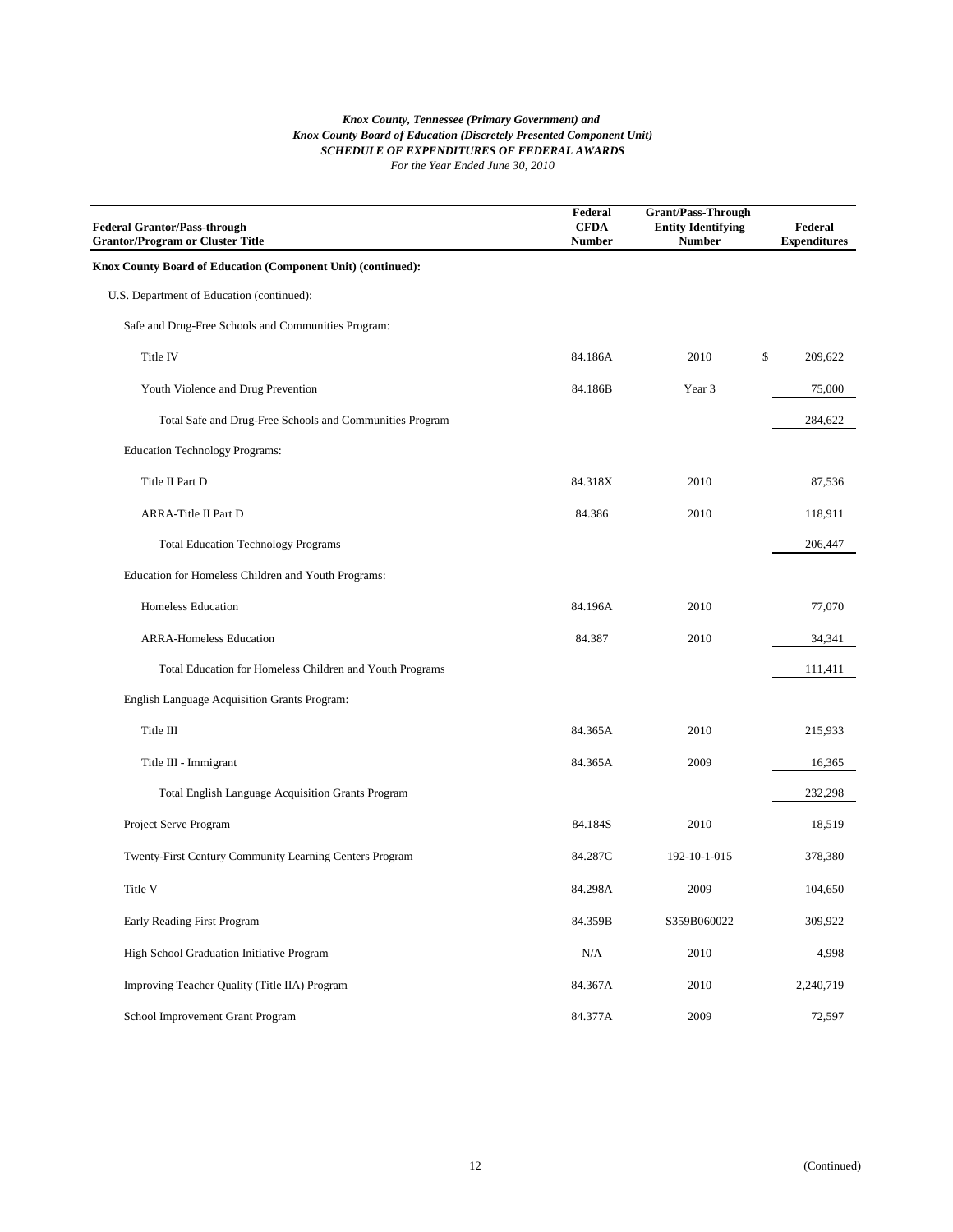#### *Knox County, Tennessee (Primary Government) and Knox County Board of Education (Discretely Presented Component Unit) SCHEDULE OF EXPENDITURES OF FEDERAL AWARDS For the Year Ended June 30, 2010*

| <b>Federal Grantor/Pass-through</b><br><b>Grantor/Program or Cluster Title</b>    | Federal<br><b>CFDA</b><br>Number | <b>Grant/Pass-Through</b><br><b>Entity Identifying</b><br><b>Number</b> | Federal<br><b>Expenditures</b> |
|-----------------------------------------------------------------------------------|----------------------------------|-------------------------------------------------------------------------|--------------------------------|
| Knox County Board of Education (Component Unit) (continued):                      |                                  |                                                                         |                                |
| U.S. Department of Education (continued):                                         |                                  |                                                                         |                                |
| <b>State Fiscal Stabilization Fund Cluster:</b>                                   |                                  |                                                                         |                                |
| ARRA-State Fiscal Stabilization Fund Education State Grants Program               | 84.394                           | 2010                                                                    | \$<br>9,895,300                |
| ARRA-State Fiscal Stabilization Fund Government Services Program:                 |                                  |                                                                         |                                |
| <b>ARRA-Extended Contract Program</b>                                             | 84.397                           | 2010                                                                    | 447,280                        |
| <b>ARRA-Safe Schools Act</b>                                                      | 84.397                           | 2010                                                                    | 113,200                        |
| <b>ARRA-Coordinated School Health</b>                                             | 84.397                           | 2010                                                                    | 185,000                        |
| <b>ARRA-Family Resource Center</b>                                                | 84.397                           | 2010                                                                    | 33,300                         |
| ARRA-Tech Access/ConnecTen                                                        | 84.397                           | 2010                                                                    | 158,767                        |
| Total ARRA-State Fiscal Stabilization Fund Government Services Program            |                                  |                                                                         | 937,547                        |
| <b>Total State Fiscal Stabilization Fund Cluster</b>                              |                                  |                                                                         | 10,832,847                     |
| Total passed through Tennessee Department of Education                            |                                  |                                                                         | 54,798,010                     |
| Passed through Tennessee Department of Labor and Workforce Development:           |                                  |                                                                         |                                |
| <b>Adult Education Program:</b>                                                   |                                  |                                                                         |                                |
| <b>Adult Basic Education</b>                                                      | 84.002                           | Z-10-218525-00                                                          | 221,446                        |
| <b>English Literacy and Civics</b>                                                | 84.002                           | Z-10-218451-00                                                          | 54,638                         |
| <b>Total Adult Education Program</b>                                              |                                  |                                                                         | 276,084                        |
| Passed through Tennessee Department of Human Services:                            |                                  |                                                                         |                                |
| Rehabilitation Services Program-Case Manager                                      | 84.126A                          | GG-08-22112-02                                                          | 21,183                         |
| Total U.S. Department of Education                                                |                                  |                                                                         | 55,095,277                     |
| Total Federal Financial Assistance--Knox County Board of Education Component Unit |                                  |                                                                         | 68,862,504                     |
| <b>Total Federal Financial Assistance</b>                                         |                                  |                                                                         | 78,692,659                     |

The accompanying notes are an integral part of the schedule.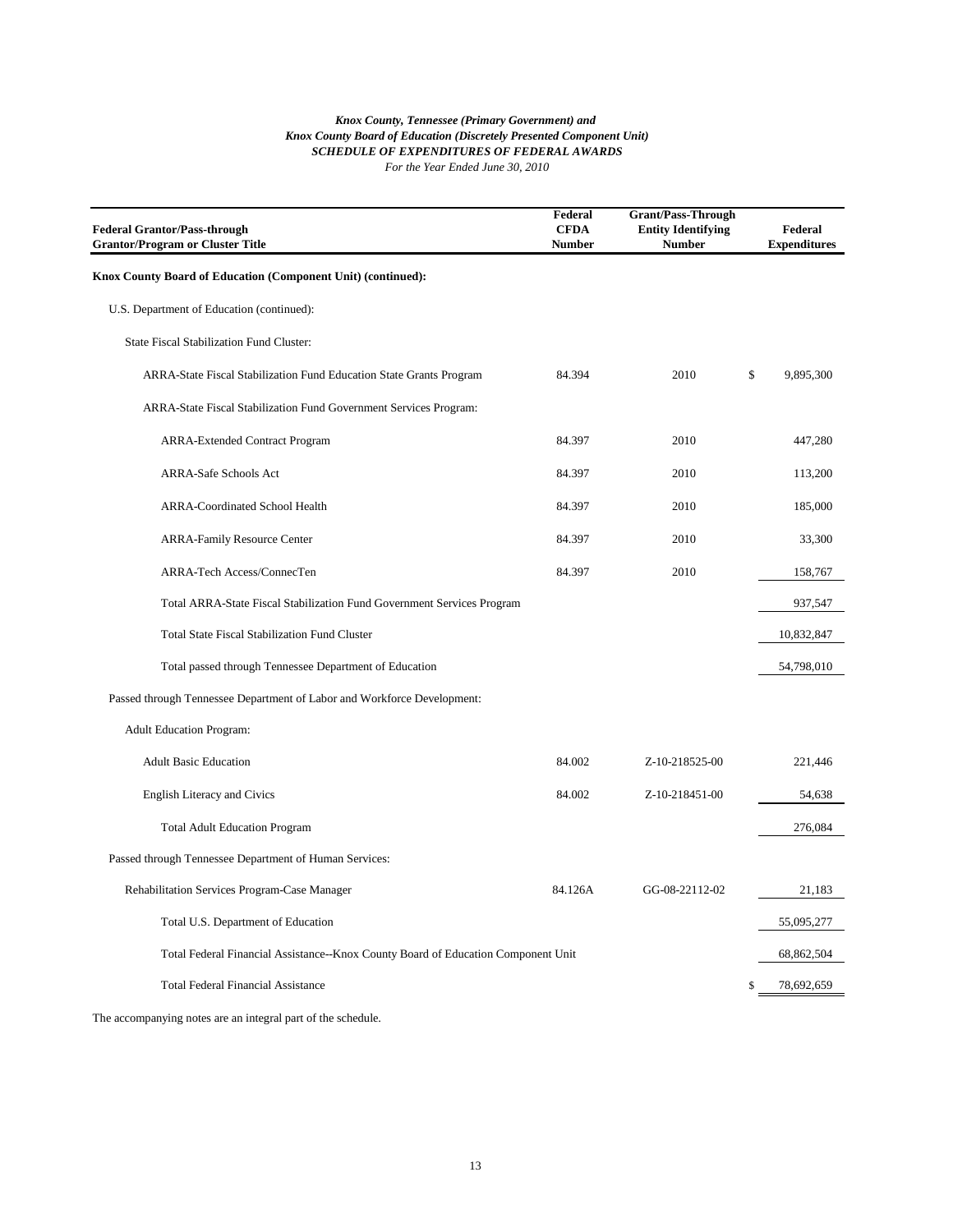## *Knox County, Tennessee (Primary Government) and Knox County Board of Education (Discretely Presented Component Unit) SCHEDULE OF EXPENDITURES OF STATE AWARDS For the Year Ended June 30, 2010*

| <b>Program Title</b>                                                               | <b>Identifying</b><br>Number     | State<br><b>Expenditures</b> |
|------------------------------------------------------------------------------------|----------------------------------|------------------------------|
| Knox County, Tennessee (Primary Government):                                       |                                  |                              |
| Tennessee Department of Corrections:                                               |                                  |                              |
| Community Corrections (CAPP)                                                       | Z-08-021319-01                   | \$<br>613,881                |
| <b>Total Tennessee Department of Corrections</b>                                   |                                  | 613,881                      |
| Tennessee Commission on Children and Youth:                                        |                                  |                              |
| Children Services - Youth Officer                                                  | Z-09-22871-00                    | 9,000                        |
| Total Tennessee Commission on Children and Youth                                   |                                  | 9,000                        |
| Tennessee Comptroller of the Treasury:                                             |                                  |                              |
| Reappraisal                                                                        | 30711                            | 92,707                       |
| Total Tennessee Comptroller of the Treasury                                        |                                  | 92,707                       |
| Tennessee Environment and Conservation:                                            |                                  |                              |
| <b>Waste Tire</b>                                                                  | N/A                              | 392,606                      |
| Total Tennessee Environment and Conservation                                       |                                  | 392,606                      |
| Tennessee Department of Health:                                                    |                                  |                              |
| <b>Tuberculosis Nursing</b>                                                        | GG-10-28821-00                   | 203,829                      |
| Immunization                                                                       | GG-10-31691-00                   | 45,436                       |
| <b>Sexually Transmitted Disease</b>                                                | GG-10-31520-00                   | 23,502                       |
| Sexually Transmitted Disease                                                       | GG-09-28498-00                   | 20,700                       |
| <b>Family Planning</b>                                                             | GU-10-30470-00                   | 40,400                       |
| Oral Health                                                                        | GG-09-25486-00                   | 219,000                      |
| <b>Adolescent Pregnancy</b>                                                        | GG-09-25469-00                   | 45,600                       |
| Diabetes Management                                                                | GG-10-31229-00                   | 87,242                       |
| <b>EPSDT</b> Tenndercare                                                           |                                  |                              |
|                                                                                    | GG-10-29180-00<br>GG-09-25205-00 | 298,648                      |
| Children's Special Services                                                        |                                  | 73,316                       |
| TennCare EPSDT Child in DCS                                                        | <b>NONE</b>                      | 76,333                       |
| <b>Adult Emergency Dental Services</b>                                             | GG-10-30/32-00                   | 104,640                      |
| Help Us Grow Successfully                                                          | GG-09-25170-00                   | 241,900                      |
| <b>Total Tennessee Department of Health</b>                                        |                                  | 1,480,546                    |
| Tennessee Department of Agriculture - Forestry Division:                           |                                  |                              |
| Tenn. Agriculture Enhancement Program - Trees Grant                                | EDISON0000005873                 | 13,143                       |
| Tenn. Agriculture Enhancement Program - New Harvest                                | 6922                             | 5,233                        |
| Total Tennessee Department of Agriculture - Forestry Division                      |                                  | 18,376                       |
| Tennessee Department of Transportation:                                            |                                  |                              |
| <b>Litter Grant</b>                                                                | GG-208-210-12-00                 | 116,213                      |
| Total Tennessee Department of Transportation                                       |                                  | 116,213                      |
| Total State Financial Assistance - Knox County Primary Government                  |                                  | 2,723,329                    |
| Knox County Board of Education (Component Unit):                                   |                                  |                              |
| Tennessee Department of Education:                                                 |                                  |                              |
| Early Childhood - Pre-Kindergarten                                                 | 2010                             | 1,723,180                    |
| Safe Schools                                                                       | 2008-2009                        | 136,986                      |
| <b>GED Testing Center</b>                                                          | 2010                             | 1,339                        |
| <b>LEAPS</b>                                                                       | 119-09-1-023                     | 111,131                      |
| Total Tennessee Department of Education                                            |                                  | 1,972,636                    |
| Tennessee Department of Labor and Workforce Development:                           |                                  |                              |
| <b>Adult Education</b>                                                             | Z-10-218525-00                   | 73,815                       |
| <b>EL Civics</b>                                                                   | Z-10-218451-00                   | 18,213                       |
| Total Tennessee Department of Labor and Workforce Development:                     |                                  | 92,028                       |
| Total State Financial Assistance - Knox County Board of Education (Component Unit) |                                  | 2,064,664                    |
| <b>Total State Financial Assistance</b>                                            |                                  | \$<br>4,787,993              |
|                                                                                    |                                  |                              |

The accompanying notes are an integral part of the schedule.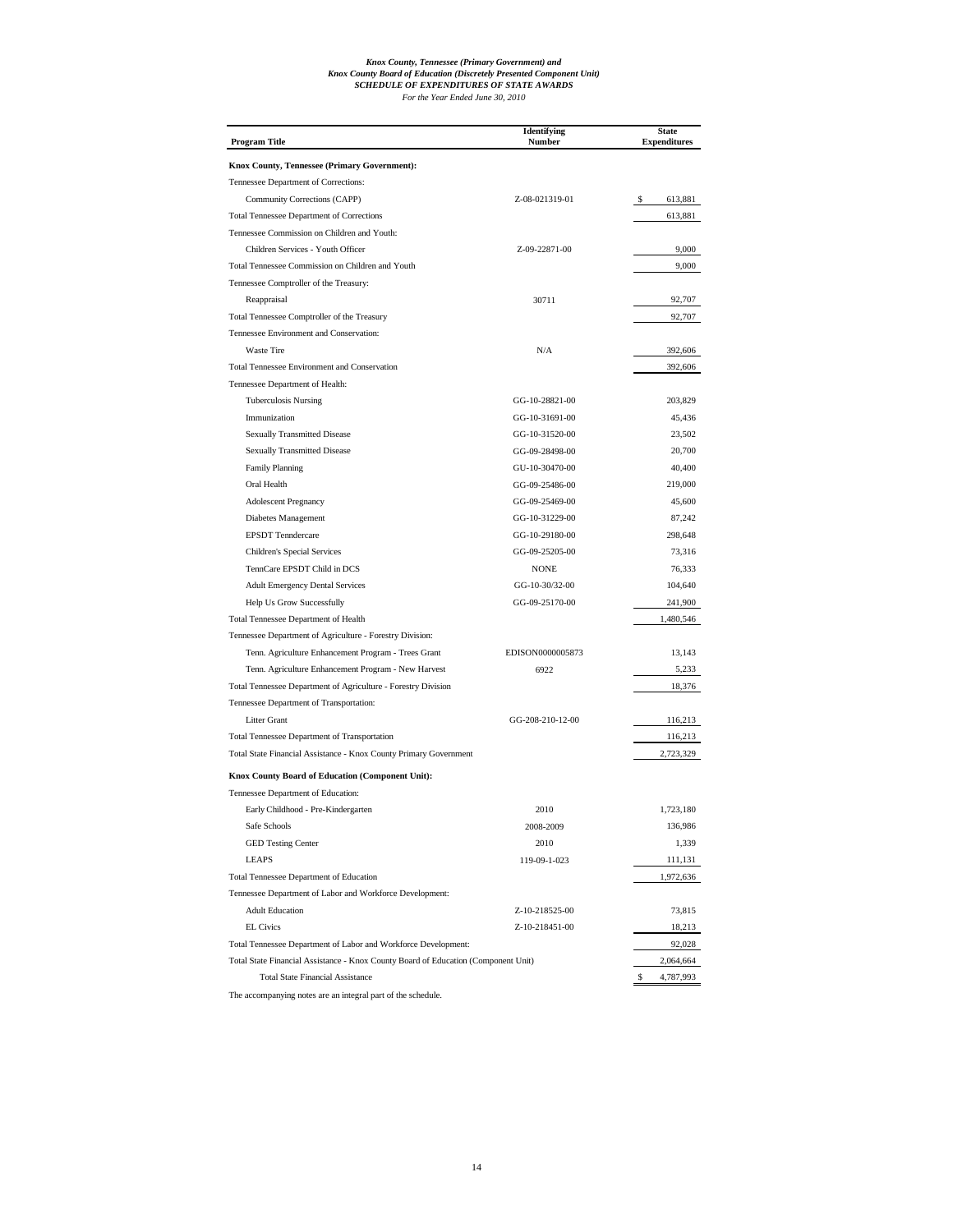#### Notes to Schedules of Expenditures of Federal and State Awards

Year ended June 30, 2010

#### **(1) Basis of Presentation**

The accompanying schedule of expenditures of federal awards includes the federal grant activity of Knox County, Tennessee, and its discretely presented component unit (the County), and is presented on the modified accrual basis of accounting. The information in this schedule is presented in accordance with the requirements of OMB Circular A-133, *Audits of States, Local Governments, and Non-Profit Organizations.* Therefore, some amounts presented in this schedule may differ from amounts presented in, or used in the preparation of, the Comprehensive Annual Financial Report.

Federal awards include all grants, contracts, and similar agreements entered into directly between the County and agencies and departments of the federal government, and all subawards to the County by nonfederal organizations pursuant to federal grants, contracts, and similar agreements.

In compliance with Tennessee state law, the accompanying schedule of expenditures of state awards is also included with this report. Such schedule presents all state funded financial awards, as defined by the State Comptroller's Office, and is prepared and presented in a manner consistent with the schedule of expenditures of federal awards.

#### **(2) Loans Outstanding**

The County had the following loan funding balances outstanding at June 30, 2010. All of the loan additions are represented by program expenditures, but only a portion comes from the federal grant with the remainder from program income:

| <b>Cluster / Program Title</b>                                                           | <b>CFDA</b><br><b>Number</b> | <b>FY 2010 Loan</b><br><b>Funding</b> |                                     | Outstanding<br><b>Balance</b> |  |
|------------------------------------------------------------------------------------------|------------------------------|---------------------------------------|-------------------------------------|-------------------------------|--|
| <b>Community Development Block Grant</b><br><b>HOME</b> Investment Partnerships Programs | 14.218<br>14.239             | \$                                    | $\overline{\phantom{a}}$<br>325,702 | 1.366.772<br>1,708,435        |  |

#### **(3) Subrecipients**

Of the federal expenditures presented in the schedule, the County provided federal awards to subrecipients as follows:

|                                                                                          | <b>CFDA</b><br><b>Number</b> | <b>Amounts</b><br><b>Provided to</b><br><b>Subrecipients</b> |                    |
|------------------------------------------------------------------------------------------|------------------------------|--------------------------------------------------------------|--------------------|
| <b>Community Development Block Grant</b><br><b>HOME</b> Investment Partnerships Programs | 14.218<br>14.239             |                                                              | 683,881<br>843,140 |
| <b>Total Subrecipient Awards</b>                                                         |                              |                                                              | 1,527,021          |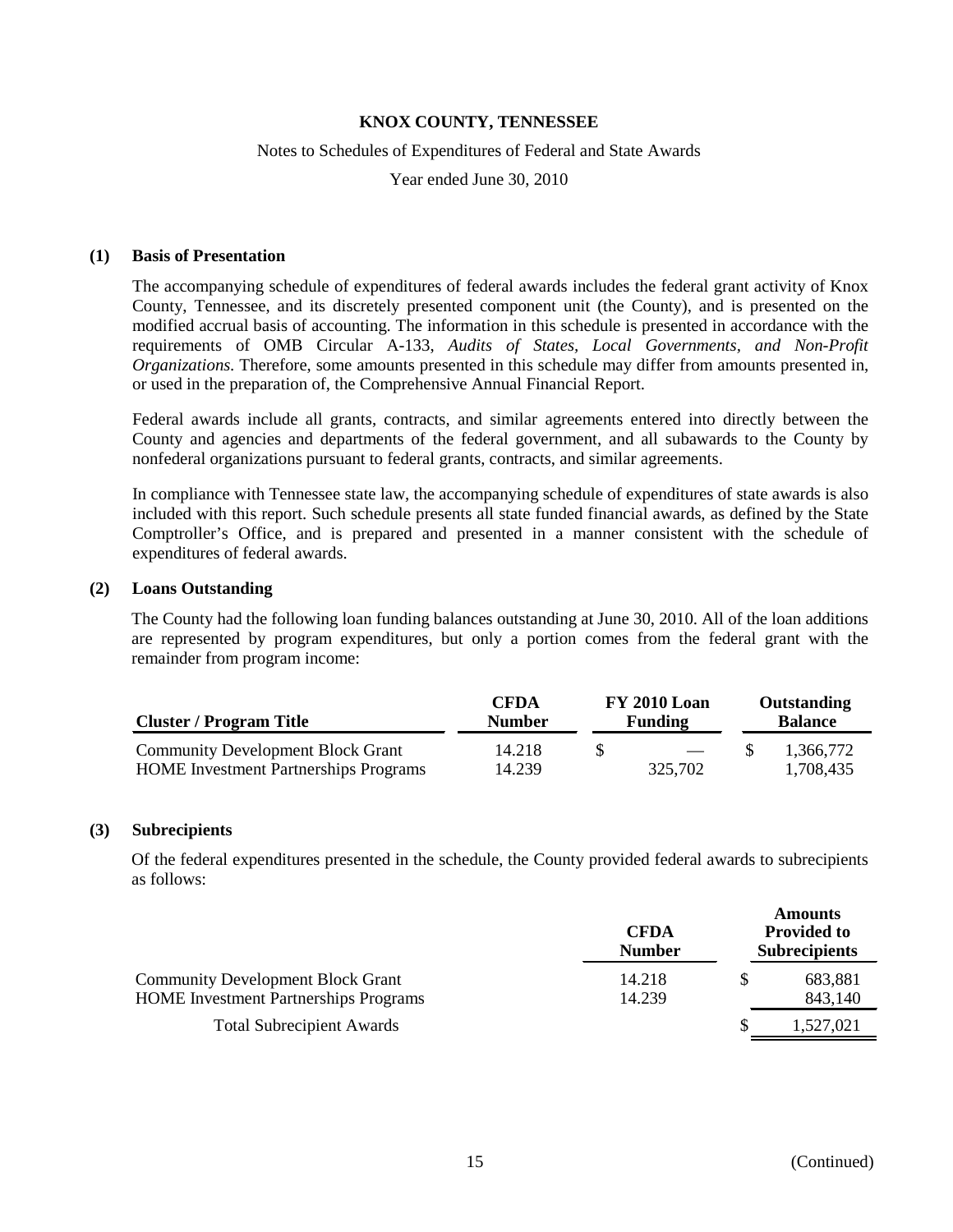#### Notes to Schedules of Expenditures of Federal and State Awards

Year ended June 30, 2010

#### **(4) Non-cash Assistance**

The County is the recipient of certain federal awards that do not result in cash receipts or disbursements, including distribution of U.S. Department of Agriculture (USDA) Food Commodities, which are valued based on a USDA price list obtained from the Tennessee Department of Health.

#### **(5) Indirect Costs**

A number of the County's federal and state funded programs allow indirect costs to be charged and include them as a line item in the grant budget. However, if the grant budget does not specifically provide for indirect costs to be charged, none of the indirect costs are reported as costs to the grantor nor are the costs included or presented in the schedules of expenditures of federal and state awards.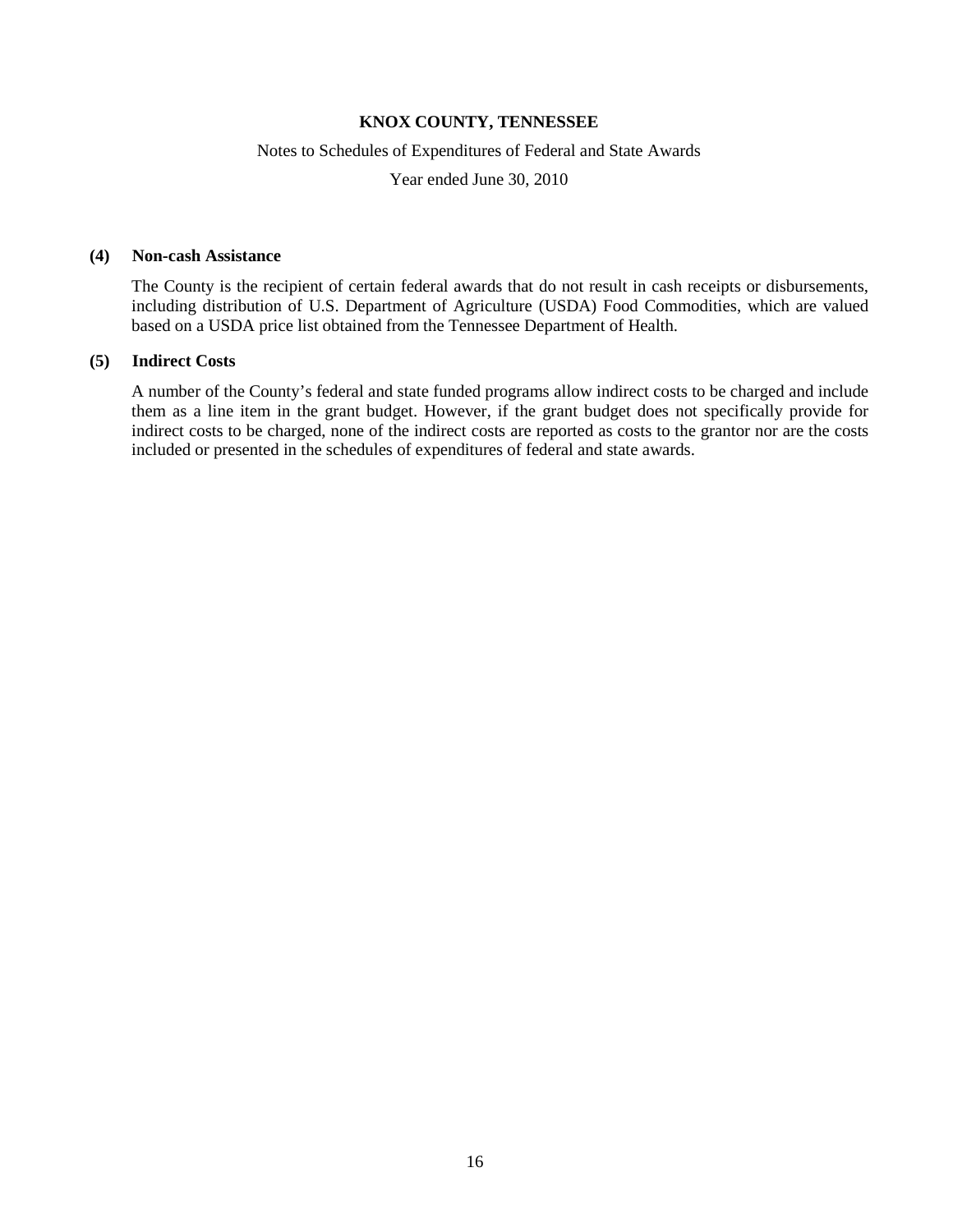#### Schedule of Findings and Questioned Costs

Year ended June 30, 2010

#### **(1) Summary of Auditors' Results**

- (a) The type of report issued on the basic financial statements: **Unqualified opinion**
- (b) Significant deficiencies in internal control was disclosed by the audit of the basic financial statements: **None reported**

Material weaknesses: **No**

- (c) Noncompliance which is material to the basic financial statements: **No**
- (d) Significant deficiencies in internal control over major programs: **Yes**

Material weaknesses: **No**

- (e) The type of report issued on compliance for major programs: **Unqualified opinion**
- (f) Any audit findings which are required to reported under Section 510(a) of OMB Circular A-133: **Yes – see note (3)**
- (g) Major programs:

| <b>CFDA</b> number                        | Name of federal program or cluster                              |  |
|-------------------------------------------|-----------------------------------------------------------------|--|
| <b>Child Nutrition Cluster:</b>           |                                                                 |  |
| 10.553                                    | USDA School Breakfast Program                                   |  |
| 10.555                                    | <b>USDA School Lunch Program</b>                                |  |
| Title I Part A Program Cluster:           |                                                                 |  |
| 84.010A                                   | Title I - Part A                                                |  |
| 84.389                                    | Title I - Part A (ARRA)                                         |  |
| Special Education (IDEA) Cluster:         |                                                                 |  |
| 84.027A                                   | Special Education - IDEA Part B                                 |  |
| 84.173A                                   | Special Education - Preschool                                   |  |
| 84.391A                                   | Special Education - IDEA (ARRA)                                 |  |
| 84.392A                                   | Special Education - Preschool (ARRA)                            |  |
| State Fiscal Stabilization Fund Cluster:  |                                                                 |  |
| 84.394                                    | State Fiscal Stabilization Fund (ARRA) - Education State Grants |  |
| 84.397                                    | State Fiscal Stabilization Fund (ARRA) - Government Services    |  |
| <b>CDBG</b> - Entitlement Grants Cluster: |                                                                 |  |
| 14.218                                    | <b>Community Development Block Grant</b>                        |  |
| 14.253                                    | Community Development Block Grant (ARRA)                        |  |
| Other Programs:                           |                                                                 |  |
| 84.367A                                   | Improving Teacher Quality Title II - Part A                     |  |
|                                           |                                                                 |  |

(h) Dollar threshold used to distinguish between Type A and Type B programs: **\$2,443,625**

(i) Auditee qualified as a low-risk auditee under Section .530 of OMB Circular A-133: **No**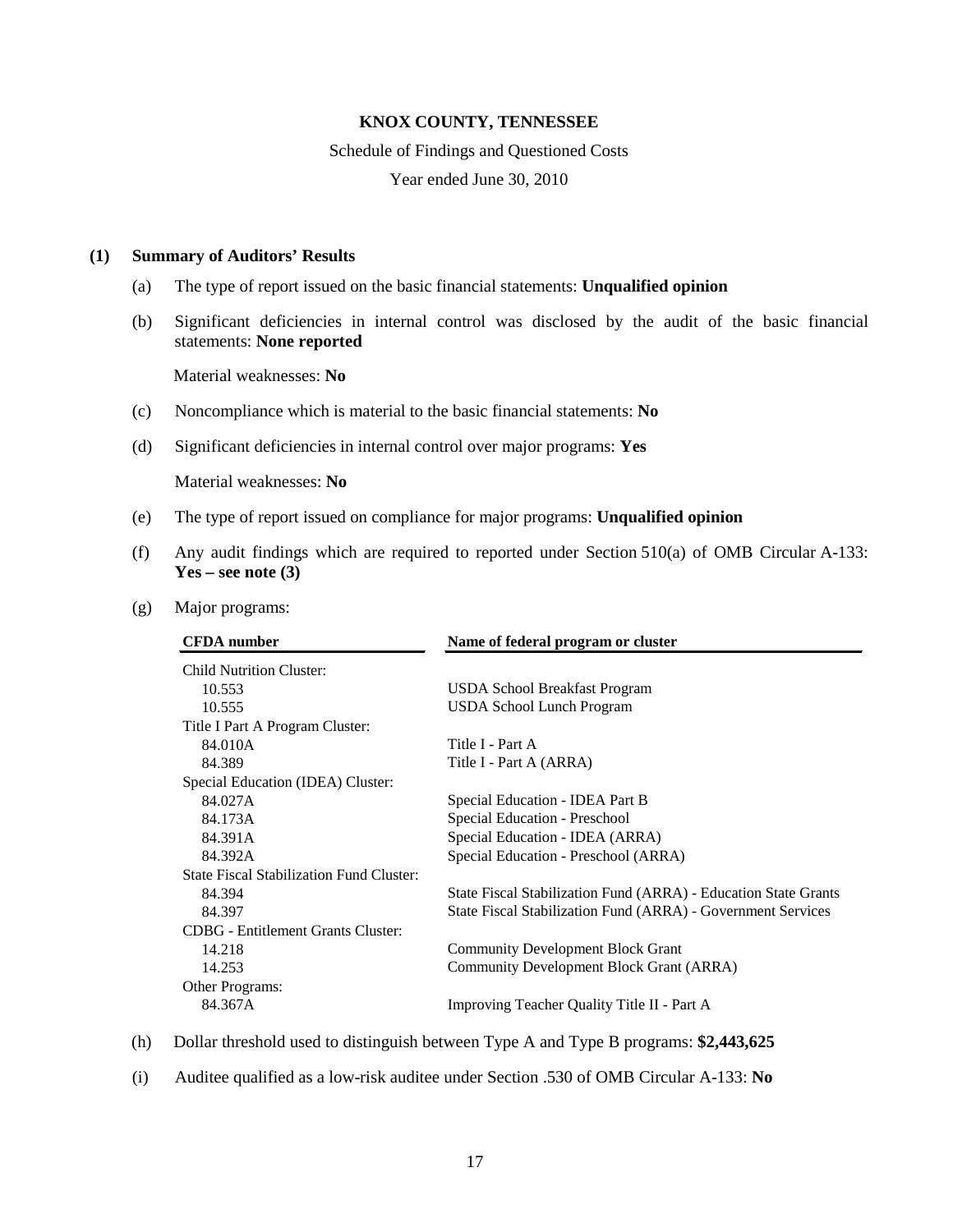Schedule of Findings and Questioned Costs

Year ended June 30, 2010

**(2) Findings Relating to the Financial Statements Reported in Accordance with** *Government Auditing Standards***:**

None

#### **(3) Findings and Questioned Costs Relating to Federal Awards:**

|                            | Finding 2010-1: Procurement and Suspension and Debarment                                  |
|----------------------------|-------------------------------------------------------------------------------------------|
| <b>Finding:</b>            | <b>Commodity Pricing</b>                                                                  |
| <b>Finding Type:</b>       | <b>Noncompliance and Significant Deficiency</b>                                           |
| $CFDA$ #:                  | Various – Child Nutrition Cluster                                                         |
| <b>Federal Agency:</b>     | U.S. Department of Agriculture, Passed through the Tennessee Department<br>of Agriculture |
| <b>Federal Award Year:</b> | July 1, 2009 to June 30, 2010                                                             |

#### *Requirement*

In accordance with Knox County Schools (the Schools) commodity pricing guidelines which are identical to the federally determined guidelines, all commodities received by the Schools during fiscal year 2010 should be recorded at the value per case in accordance with the Department of Agriculture Community Distribution 2009-2010 Price List.

#### *Condition*

We selected and reviewed a sample of over 200 commodity receipts from the population of the Schools who received commodities from the government during fiscal year 2010. As a result of KPMG's testwork procedures, we determined that the incorrect value of frozen cooked sliced ham was utilized during the month of August of 2009 by the Schools. Upon examination of 100% of this population an adjustment of \$12,119 was recorded to reduce the value of commodities received by the Schools. In addition, we noted two other items included in our sample that were incorrectly priced as well (receipt of ten cases of fruit mix was not recorded at all by the Schools valued at \$290; and ten cases of frozen peaches were recorded at a value of \$230 that were never actually received).

Due to lack of appropriate oversight, we found that based on the documentation obtained by the Schools from the government that an adjustment of \$12,059 was required in order to correctly reflect the commodity value received and expended during fiscal year 2010. As a result of our detailed testwork, the Schools recorded an entry to record this adjustment amount and commodity revenues and expenditures are properly stated for fiscal year 2010.

#### *Questioned Cost*

None